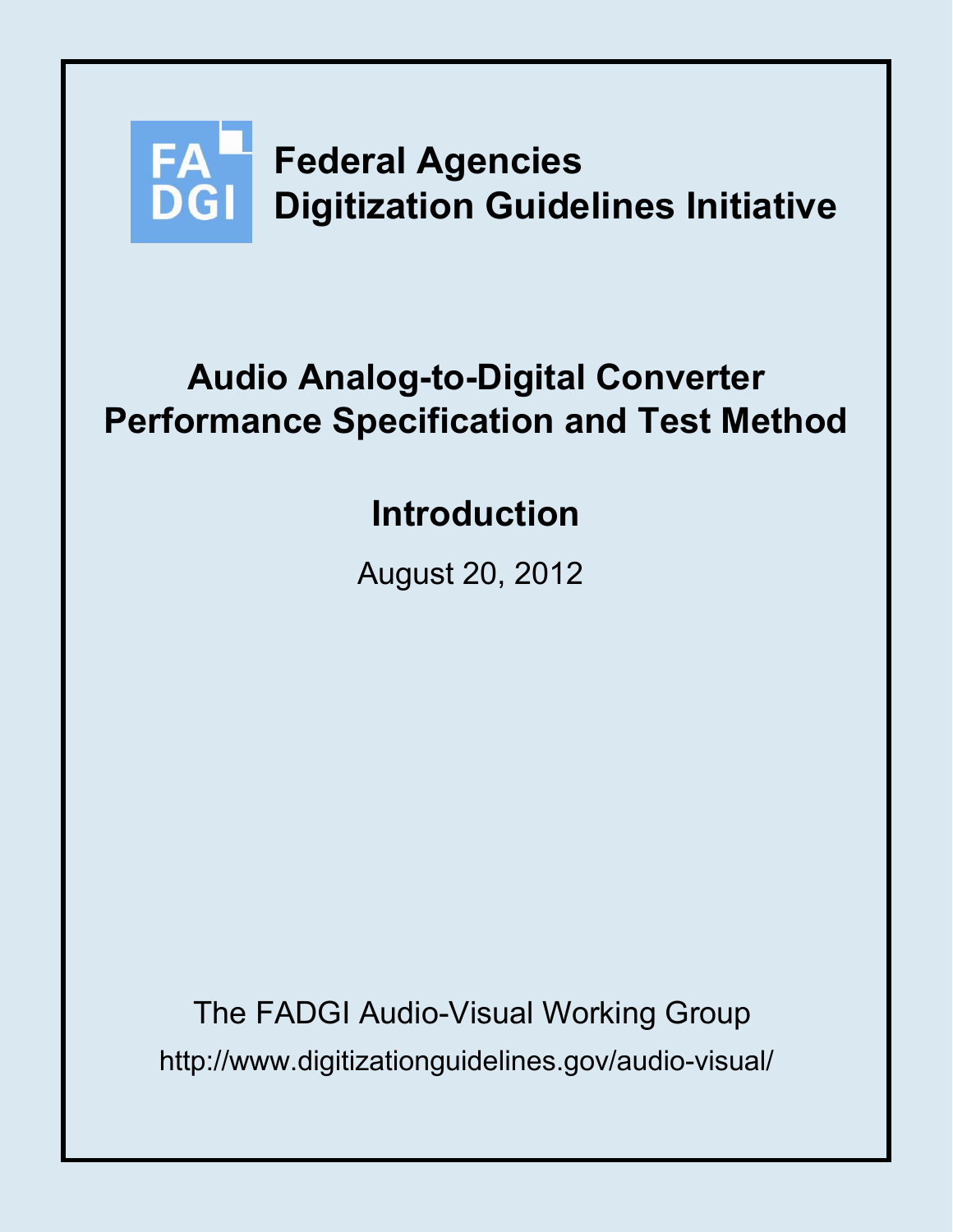## **Audio Analog-to-Digital Converter Performance Specification and Test Method**

**Introduction**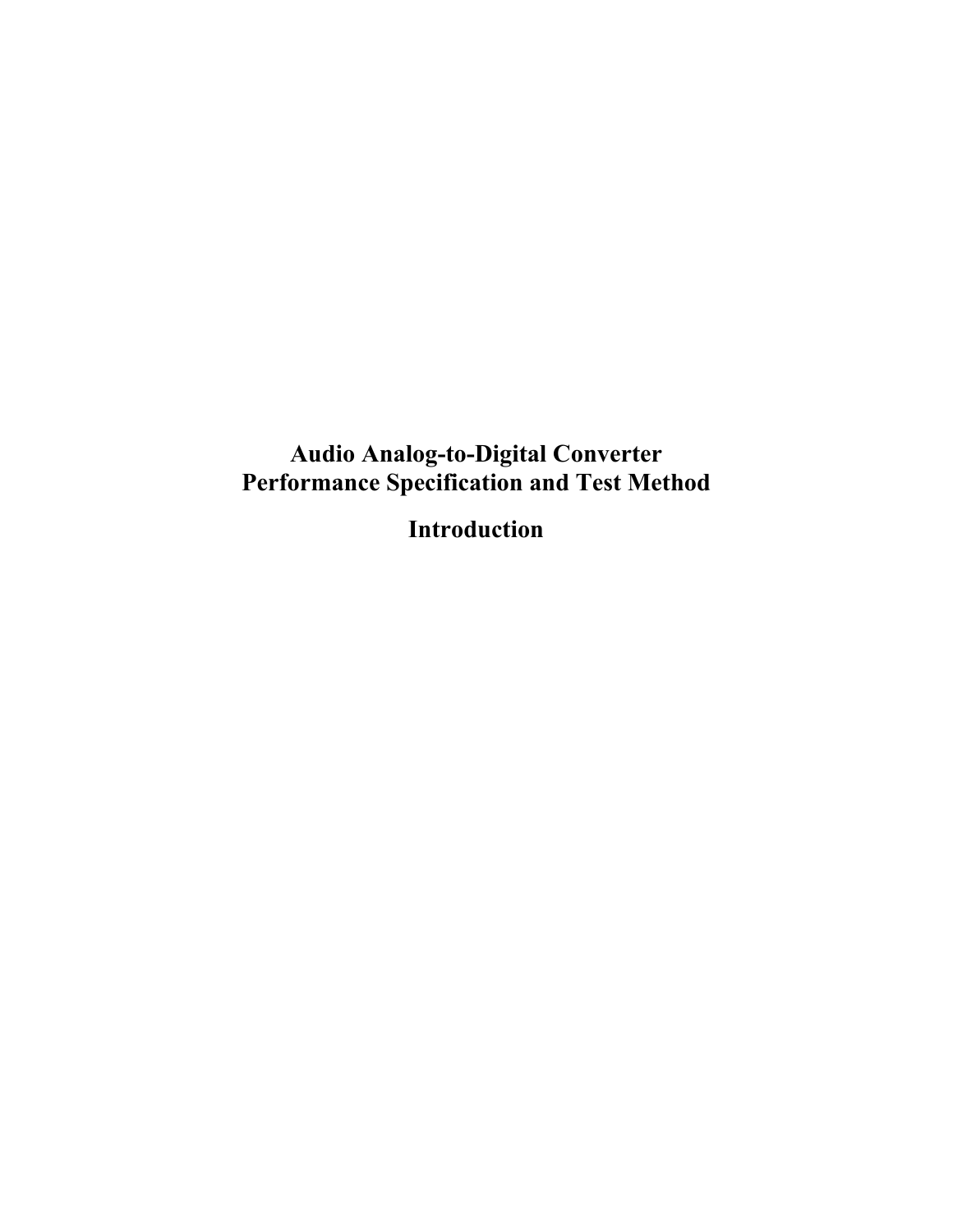## **Table of Contents**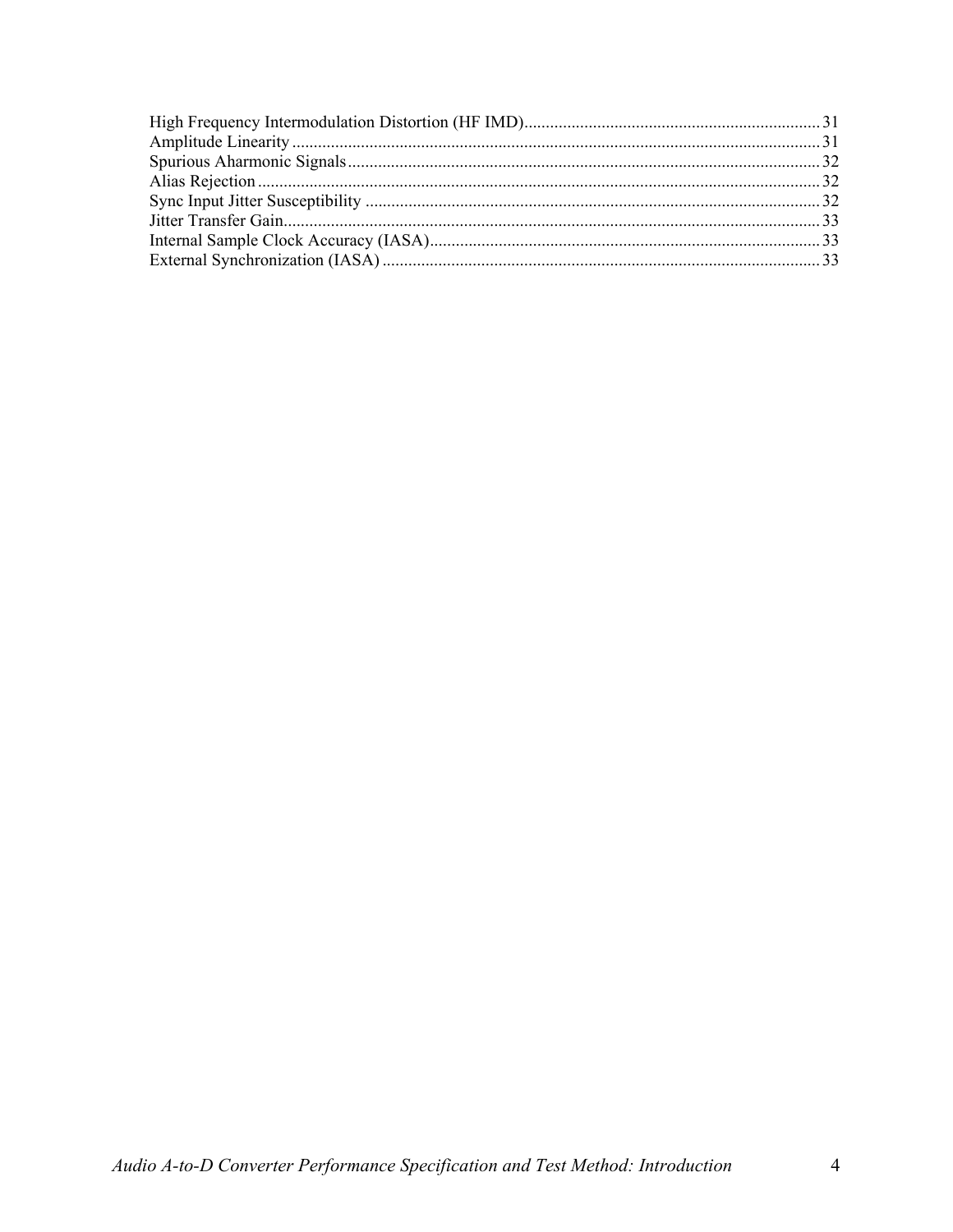## **Normative References**

*AES17-1998 (r2009): AES standard method for digital audio engineering — Measurement of digital audio equipment;* Revision of AES17-1991. Audio Engineering Society. Retrieved on 2012-08-13 from: http://www.aes.org/publications/standards/search.cfm?docID=21

*Audio Analog-to-Digital Converter Performance Specification and Test Method Introduction*. Federal Agencies Digitization Guidelines Initiative. Retrieved on 2012-08-20 from: http://www.digitizationguidelines.gov/audio-visual/documents/ADC\_performIntro\_20120820.pdf

*IASA TC 04: Guidelines on the Production and Preservation of Digital Audio Objects*; Second edition. International Association of Sound and Audiovisual Archives (IASA) Technical Committee. Retrieved 2012-08-13 at:

www.iasa-web.org/tc04/audio-preservation.

*IEC-61606-3: Audio and audiovisual equipment - Digital audio parts - Basic measurement methods of audio characteristics - Part 3: Professional use;* Edition 1. International Electrotechnical Commission. Retrieved 2012-08-13 at:

http://webstore.iec.ch/webstore/webstore.nsf/artnum/041968!opendocument

*IEC 60268-3: Sound system equipment - Part 3: Amplifiers;* Edition 3. International Electrotechnical Commission. Retrieved 2012-08-13 at: http://webstore.iec.ch/webstore/webstore.nsf/artnum/026708!opendocument

## **Informative References**

Pohlmann, Ken C., *Principles of Digital Audio*; 4<sup>th</sup> edition. McGraw Hill, 1 - 124

Pohlmann, Ken C., *Measurement and Evaluation of Analog-to-Digital Converters Used in the Long-Term Preservation of Audio Recordings*. Council on Library and Information Resources. Retrieved on 2012-08- 13 from:

http://www.clir.org/pubs/resources/ad-converters-pohlmann.pdf

Watkinson, John, *The Art of Digital Audio*; 3<sup>rd</sup> Edition. Focal Press, 1 – 272.

*Handbook for Sound Engineers, The New Audio Cyclopedia*; 2<sup>nd</sup> Edition. SAMS, 3-42.

Moore, Brian C. J., *An Introduction to the Psychology of Hearing*; 5<sup>th</sup> Edition. Academic Press.

Fielder, Louis D., *Human Auditory Capabilities and their Consequences in Digital Converter Design*, 7th International AES Conference: Audio in Digital Times (May 1989). Audio Engineering Society. Retrieved on 2012-08-13 from: http://www.aes.org/e-lib/browse.cfm?elib=5486

Fielder, Louis D., *Dynamic Range Requirement for Subjective Noise Free Reproduction of Music*, 69th AES Convention (1981). Audio Engineering Society. Retrieved on 2012-08-13 from: http://www.aes.org/e-lib/browse.cfm?elib=11981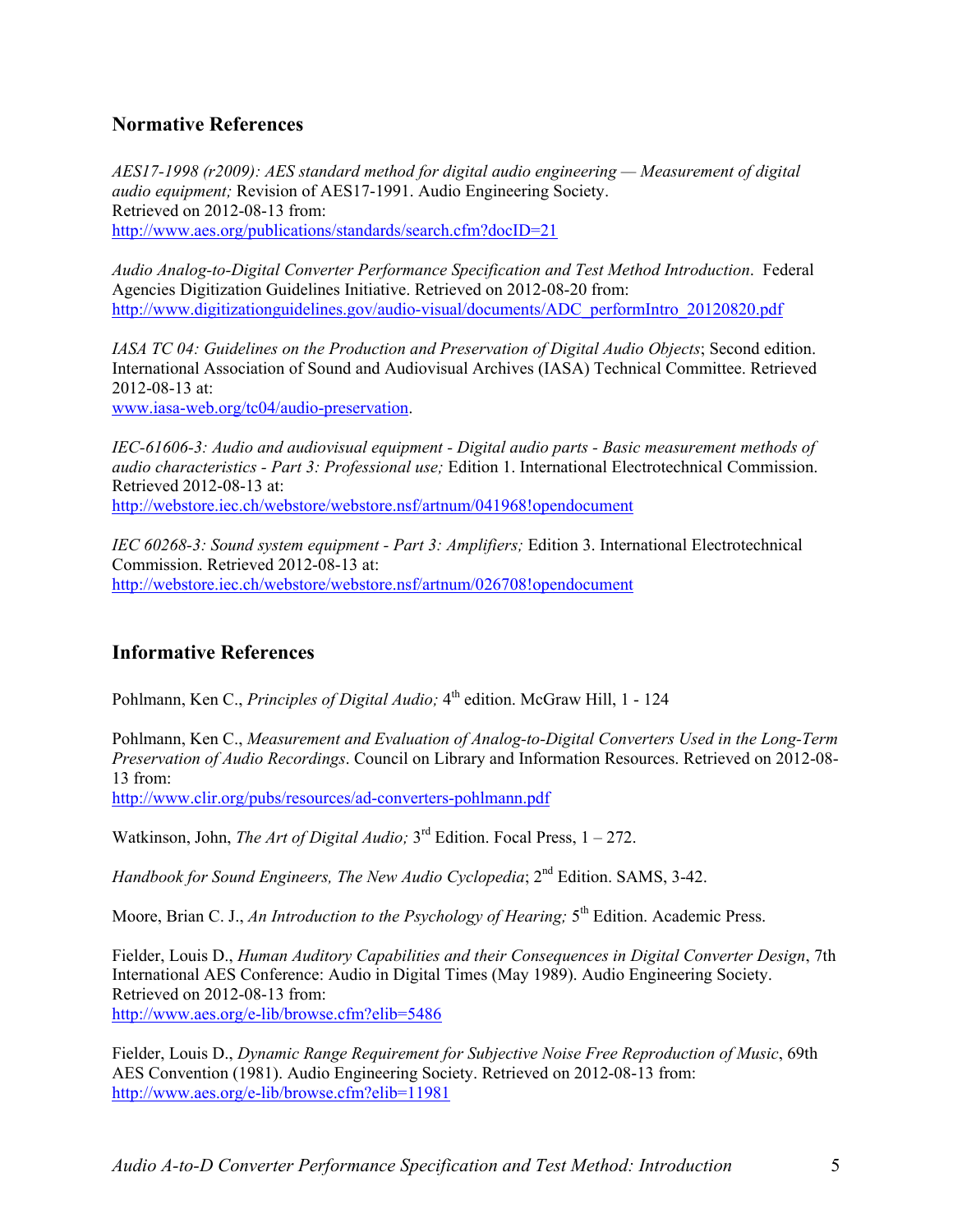## **Scope**

This document provides an explanatory background to the Federal Agencies Digital Guidelines Initiative (FADGI)<sup>1</sup> recommendation for metrics and methods pertaining to the performance of audio analog-to-digital converters (ADCs) in preservation reformatting workflows. The guideline recommendations and this explanatory document are products of FADGI's Audio-Visual Working Group.

This introduction is one of four related documents pertaining to system performance. The companion documents are:

- *Guideline for Audio Analog-to-Digital Converter Performance Specification and Test Method* (August 2012)
	- o http://www.digitizationguidelines.gov/audio-visual/documents/ADC\_performGuide\_20120820.pdf
- *Assess Audio System Evaluation Tools: Consultant's Initial Report* (March 2011) o http://www.digitizationguidelines.gov/audio-visual/documents/FADGI\_Audio\_EvalPerf\_Report.pdf
- Previous draft of the introductory discussion and performance guideline (February 2012) o http://www.digitizationguidelines.gov/audio-visual/documents/ADC\_Perf\_Test\_2012-02-24.pdf

The Working Group's expert consultant Chris Lacinak (Audiovisual Preservation Solutions) was the principal investigator and main author for all of these documents. During their development, Lacinak received valuable guidance from a number of members of the Working Group and from outside experts, notably Richard Cabot<sup>2</sup> and Ian Dennis.<sup>3</sup>

The performance of the systems used to digitize sound recordings is multifaceted, including the following elements:

- The performance of the analog-to-digital converters (ADCs), the topic of this introductory document and the guideline it accompanies.
- Flaws in a recording caused by interstitial errors, where samples are dropped or otherwise altered in the final digital audio file when it is written to media. Interstitial errors and their identification are the topics of a separate still-in-process report for the Working Group by Audiovisual Preservation Solutions.
- The selection and placement of other devices, cables, or interfaces in the signal chain. This topic is beyond our scope at this time.

This introduction explores three aspects of ADC performance: (1) which parameters or features warrant measurement in the first place, (2) what performance specifications are appropriate for high quality content in an archival context and (3) what methods ought to be used to make the measurements?

Readers should note that the Working Group's scope does *not* include the intricacies of the playback of historical materials such as discs, tapes, and cylinder recordings. In addition, this

1

 $\frac{1}{2}$  http://www.digitizationguidelines.gov/

<sup>&</sup>lt;sup>2</sup> Richard C. Cabot has a Ph.D. from Rensselaer Polytechnic Institute and his professional career has included work at Tektronix, Audio Precision (which he co-founded), XFRM, Inc., and Qualis Audio. Cabot also chairs the committee that developed the AES-17 digital audio measurement standard.

<sup>&</sup>lt;sup>3</sup> Ian Dennis is the co-founder and Chief Technical Officer at Prism Sound, a well-known manufacturer of digital audio systems.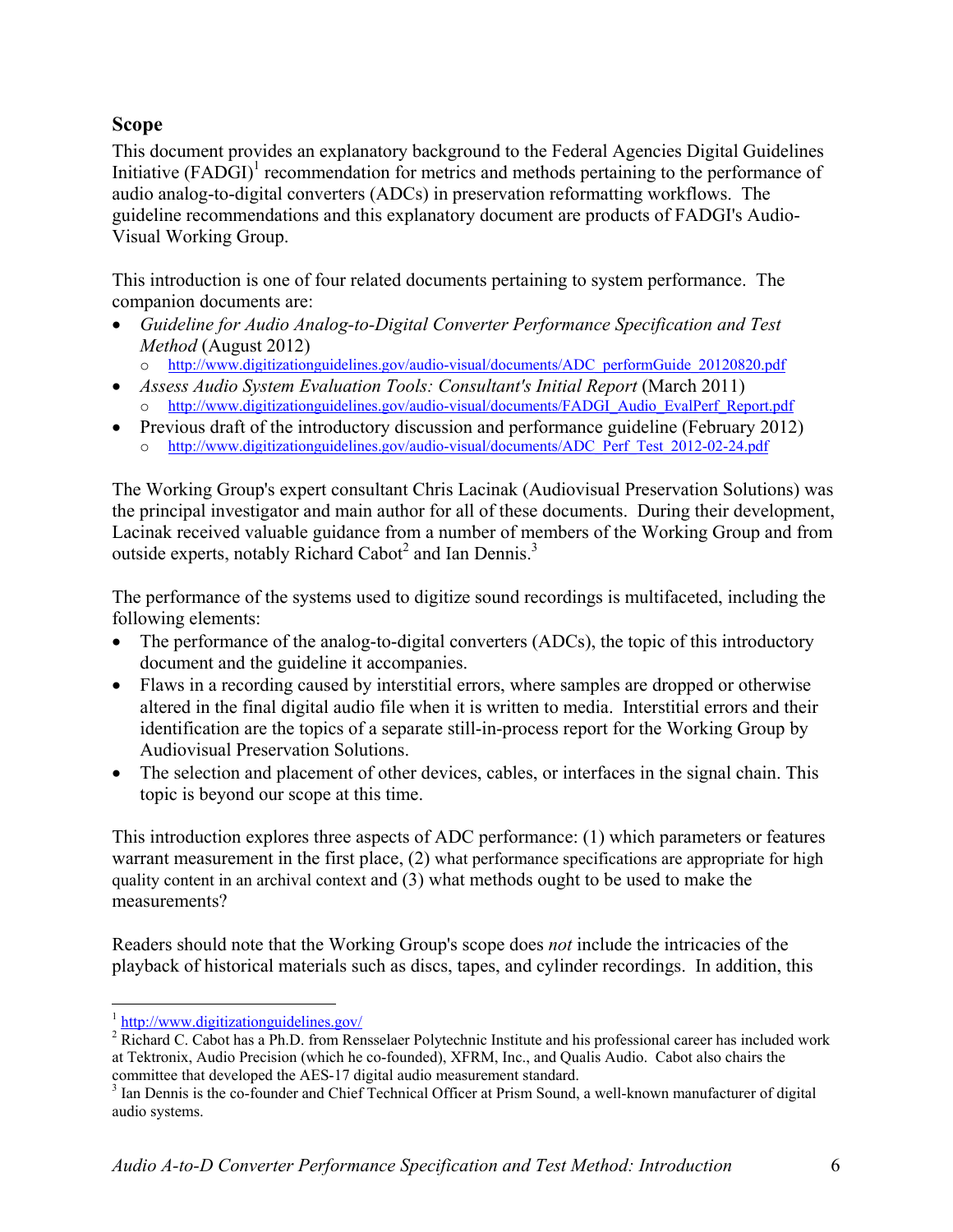activity does not cover the performance of systems used to create new recordings in the studio or in the field. It is the case, however, that many of the issues and metrics under discussion here are not limited to preservation reformatting and apply equally to the performance of systems used to create of new recordings.

## **Sources of Information and Inspiration**

There are two critical starting points for this study. The first is an excellent listing of parameters and performance specifications is provided in *TC 04: Guidelines on the Production and*  Preservation of Digital Objects, 2nd ed., 2009,<sup>4</sup> published by the International Association of Sound and Audiovisual Archives (IASA). Although this report recommends some adjustments to TC-04, it is still the case that the preservation community owes a great debt to this important work. The second starting point is a pair of standards that provide a rich source of information on methods. One is *AES17-1998 (r2009): AES standard method for digital audio engineering — Measurement of digital audio equipment (Revision of AES17-1991)* from the Audio Engineering Society (AES) Standards Working Group SC-02-01 (Digital Audio Measurement Techniques).5 The other is *IEC-61606-3 Audio and audiovisual equipment - Digital audio parts - Basic measurement methods of audio characteristics - Part 3: Professional use* (2008) from the International Electrotechnical Commission (IEC) technical committee 100 (Audio, video and multimedia systems and equipment). <sup>6</sup> Chris Lacinak, the main author of the FADGI guideline and this introduction, is a member of the Audio Engineering Society standards working group SC-02-01, currently undertaking a revision of AES17. The process of developing the FADGI guideline and this introduction has been informed by both the published standards and by ongoing discussions concerning proposed revisions to AES17.

## **Levels of Device Performance**

The metrics specified in the guideline pertain to the production of files using the highest quality ADC devices. Comments from within and without the Working Group, however, have called attention to the range of types of archival organizations, some with strong resources and others in modest circumstances. Commentators have also noted the variation in the categories of material to be reformatted, asking if there might be circumstances in which relaxed levels of device performance would be acceptable. The Working Group hopes to address this topic in the near future.<sup>7</sup>

## **Is Initial Testing and Continuing Monitoring Necessary?**

As the FADGI Working Group began to plan the development of this guideline, and as the principal investigator talked to other specialists, there was some discussion of the need for device performance testing. Some individuals noted that ADC manufacturers generally publish specifications for their equipment and questioned the need for initial testing. Others questioned

 $\overline{a}$ <sup>4</sup> Web version and pdf download available at <u>http://www.iasa-web.org/tc04/audio-preservation</u><br>  $\frac{5 \text{ http://www.aes.org/publications/standards/search.cfm?docID=21}}{\text{http://webstoreieie.c.h/webstore/webstore.msf/artnum/041968!opendocument}}$ <br>  $\frac{6 \text{http://webstoreie.c.h/webstore/webstore.msf/artnum/041968!opendocument}}{\text{7} \text{ In a overall of fort by the Eederal A series}$ 

 $<sup>7</sup>$  In a parallel effort by the Federal Agencies Still Image Working Group, four performance levels have been</sup> associated with the same set of target specifications. All levels have the same "aim points," but they allow for varying tolerances, i.e., the highest performance level allows very little variation from the target value while the lowest performance level allows for a much greater level of variation.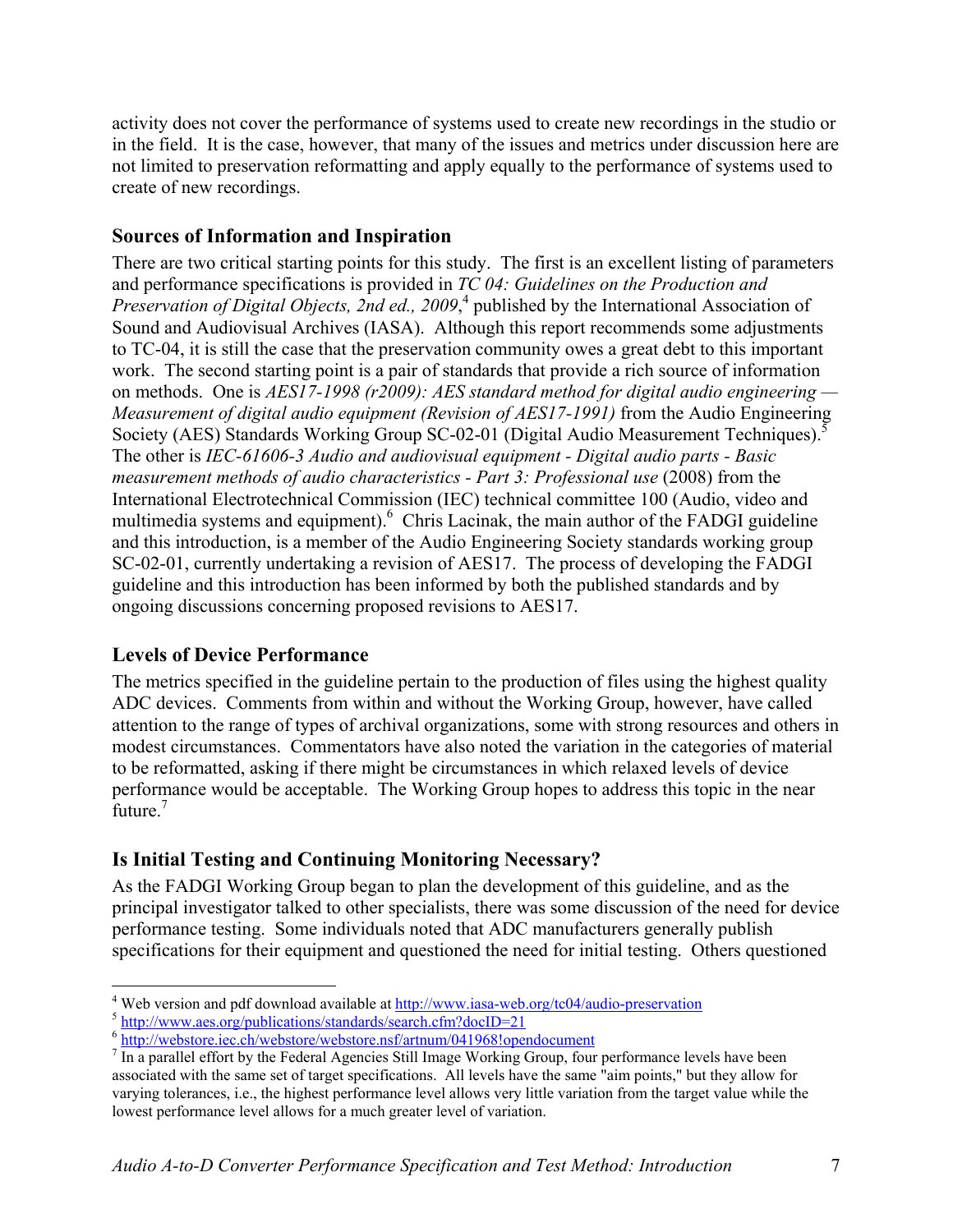the need for routine and ongoing testing, noting that very often the failure of a device is very obvious. This writer and Working Group feel that initial and continuing testing are warranted for the reasons stated below.

In the initial March 2011 study (cited above), the principal investigator looked at examples of the specifications published by ADC manufacturers, noting that these often fail to provide complete statements of what has been measured or about the test methods employed, inhibiting easy comparison of ADCs in the marketplace. Next, he downloaded published specifications for several ADCs and compared them to the IASA TC-04 performance specifications. In some cases, the published specification omitted elements listed in TC-04 while in other cases, the delineation of the manufacturer's specification made it challenging to compare to the IASA passfail requirements. In many cases, manufacturers did not report on the test method used to produce the values provided, adding to the challenge in performing a comparison.

The March 2011 study also considered the need to test an ADC an ongoing basis, especially since some specialists feel that the failure modes of current high quality ADCs render costly routine testing and measurement unnecessary. Constraints of time, however, prevented any systematic study of failure modes. Nevertheless, the principal investigator carried out a series of informal conversations with experts in the field, including the attendees at a meeting of the AES committee on Digital Audio Measurement Techniques. The responses, although anecdotal, were very consistent. All of the experts consulted favored routine testing, arguing that ADCs are no different than any other type of equipment and stating that these devices can fail in nuanced and subtle ways, on both analog input and digital output. In effect, the stance reflected the engineers' historical stance regarding equipment of all types, i.e., that standard operating procedure in professional audio studio environments includes testing the performance and integrity of equipment and signal paths on a regular and ongoing basis.

## **Framing the Analysis**

The general thrust of this performance study is *how* and *what* to measure, and the determination of *acceptable results*. In order to frame the text that follows, these elements have been recast as follows:

- Are the IASA performance specifications set at the appropriate level of stringency for a standard representing the highest level of required performance for preservation purposes?
- Are the number and types of tests being performed sufficient and appropriate to assess the quality of an ADC for preservation purposes?
- For any new test methods proposed for inclusion in the core test suite that do not have IASA performance specification counterparts, what is the recommended performance specification?

The principal investigator sought feedback on these questions from ADC manufacturers, test and measurement companies, and the Audio Engineering Society standards committee on Digital Audio Measurement Techniques. Although everyone shared an interest in maintaining a minimal approach, the consensus indicated that the proposed IASA/AES test suite would benefit from being more comprehensive. The individuals consulted recommended a number of tests beyond those in the original IASA performance specifications, and some of these have been included here. Additional comments suggested adjusting the stringency of some of the pass-fail aim points, a suggestion that was reinforced by the field testing described in the next section. As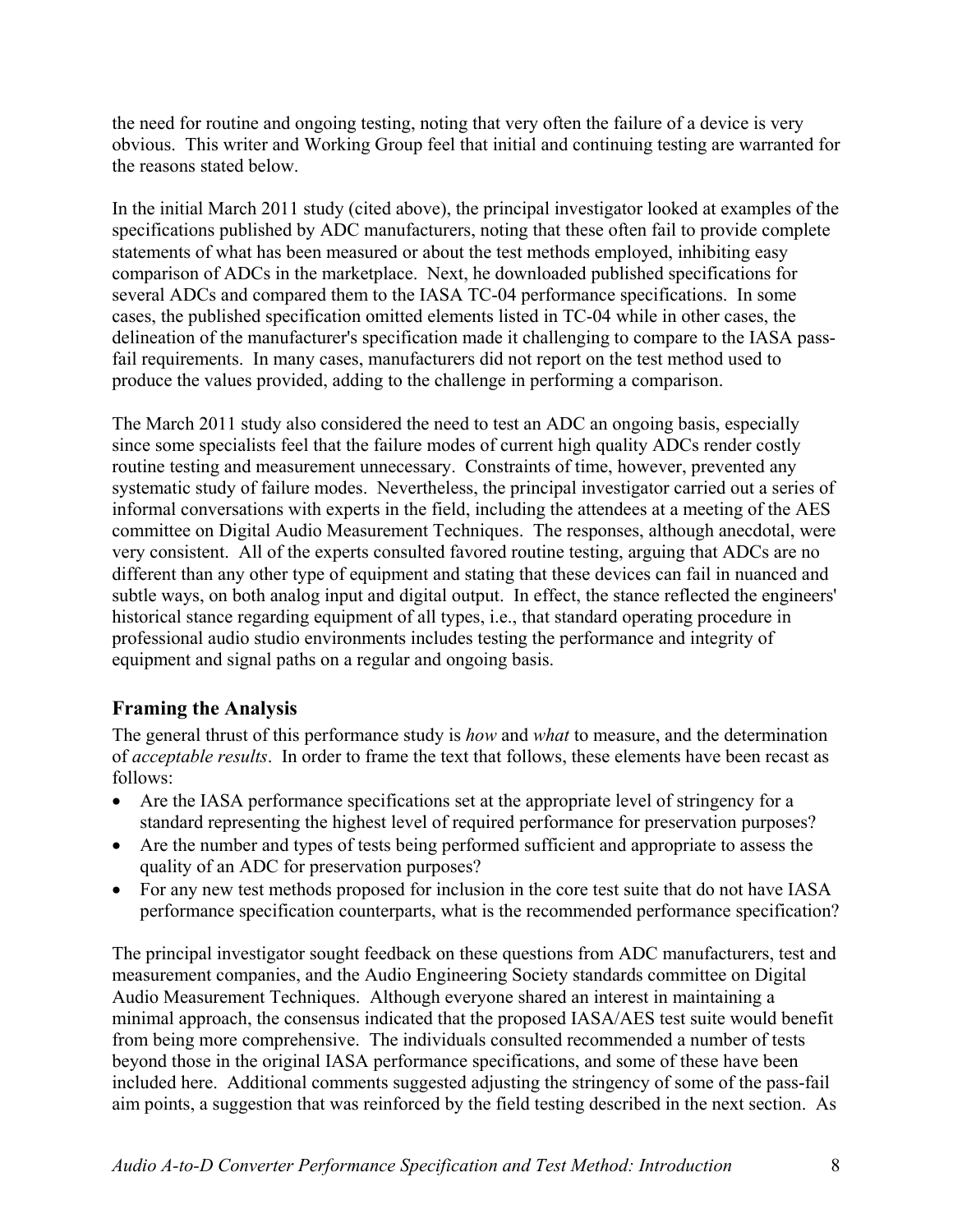is noted in *Field Test Summary and Conclusions* (pages 27-28), the Working Group posted the guideline and introduction for public comment from February through July 2012. The comments received did not suggest specific changes to the metrics but they called for improved explanations in this introduction and in the guideline itself, as well as noting some topics that warrant future exploration.

## **Testing to Refine the Metrics**

 $\overline{a}$ 

As the modified test suite and performance specifications were being drafted, a set of field tests were devised. These consisted of carrying out performance tests on five ADC devices, including examples of converters currently used by various federal agencies and covering a range of price points and published technical specifications. This was not intended to be a test of these devices per se, but rather a way to assess the efficacy of various metrics and methods. Only one instance of each device was tested. In contrast, a device-evaluation activity would test and compare multiple instances of each device in order to compensate for the presence of sample-specific defects. Since this field test was not a device test, this report does not identify the devices.

The converters offered different combinations of output formats, input-limiting circuitry, dithering processes, and number of channels. Although four of the five units included digital-toanalog converters (DAC), this was not considered in scope for this study and was not evaluated. Two of the five units were multichannel devices and the other three were two-channel devices. Testing was limited to two channels of each device.<sup>8</sup> Where multiple choices of dither were available, the testing was limited to flat spectrum triangular dither. These simplifications were made for schedule reasons and to ensure units were compared under similar conditions.

Following testing, the results were analyzed relative to each other and to the originating performance specifications. The resulting findings and recommendations are discussed in detail in the section titled "Device Field Testing and Specification Refinement," later in this document. In several cases the stated performance metrics were determined based on a combination of what seemed both reasonable and stringent, guided by analysis of the test results and discussion amongst test and measurement experts in the field on where to draw the line.

As with any guideline or standard, adoption and implementation over time will yield valuable feedback on further refinement of this test method and the associated performance metrics. The Working Group intends to further vet this guideline through continued efforts even as it looks to the larger community concerned with audio test and measurement to provide relevant feedback and to help advance practices and the availability of tools.

 $8$  Except in one instance where we determined that the performance of the front panel and rear panel line level inputs differed significantly, warranting assessment and reporting of both.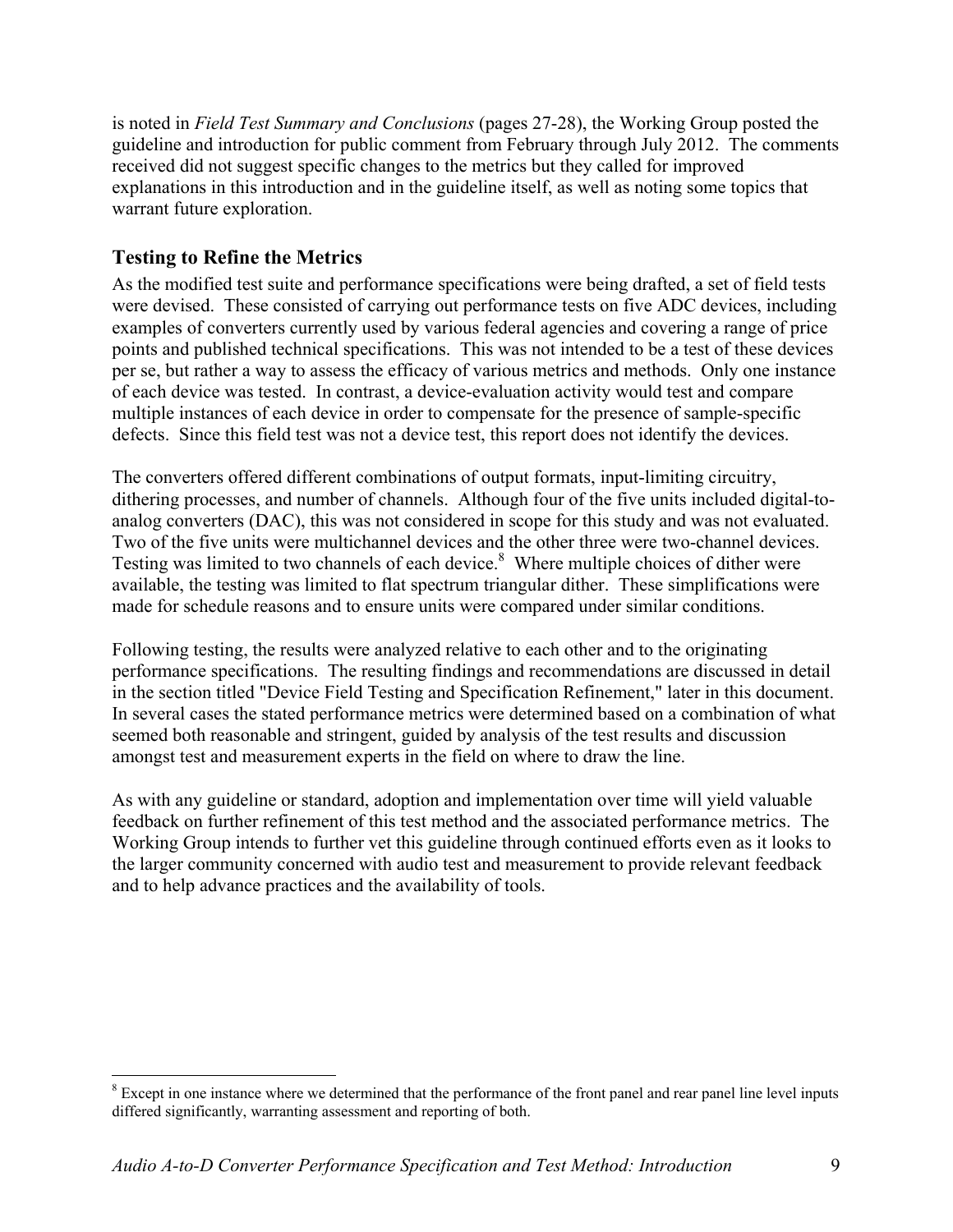# **The Test Suite**

## **General Comments about Measurement**

Many measurements in this suite follow the techniques specified in AES-17 and are cited as such. The procedures in AES-17 apply to analog-to-digital, digital-to-analog, and digital-todigital devices. As this study is primarily focused on ADCs, in many cases the procedures may be simplified. Modifications to the referenced standards are noted where applicable.

A reference level of +18 dBu was chosen as the analog equivalent of digital full scale. This is a common reference level in modern studios and broadcast facilities. Initial measurements on the converters verified that this was usable for all units. $9$  Each converter's gain was adjusted to make a +18 dBu input result in 0 dBFS out.

The descriptions that follow are included to facilitate understanding of the test results. They are concise and written in a descriptive style rather than in the requirements style used in standards. The following test suite represents the tests performed as part of the study and is not the recommended final test suite. The final recommended test suite is provided in the guideline document proper.

## **Frequency Response**

 $\overline{a}$ 

Frequency response assesses the constancy of gain across frequency, demonstrating the converters' ability to capture the signal without "coloring" its sound. For converters this is generally a flat line across most of the audio band, deviating only at very low and very high frequencies.

The measurement is performed with a variable frequency sinewave input and an rms amplitude measurement at the output. The sinewave frequency is swept from 10 Hz to 50 kHz using 10 steps per octave. The sinewave amplitude is 20 dB below full scale to allow margin for non-flat converter response without clipping the output and to reduce the chance of nonlinear behavior at the frequency extremes.

This is the procedure specified in AES-17. The measurement is performed at both 48 kHz and 96 kHz sample rates.

## **Total Harmonic Distortion plus Noise (THD+N)**

THD+N is a basic test of converter distortion and is used to assess the amount of "junk" added to a clean audio signal. Since the measurement depends on quantifying the harmonics added to a clean sinewave it is of limited utility at high frequencies where the limited bandwidth of the digital audio format may prevent the harmonics from appearing in the output.

<sup>&</sup>lt;sup>9</sup> This was later discovered to be sub-optimal for the device as discussed below. Additional measurements were made on the device unit as a result.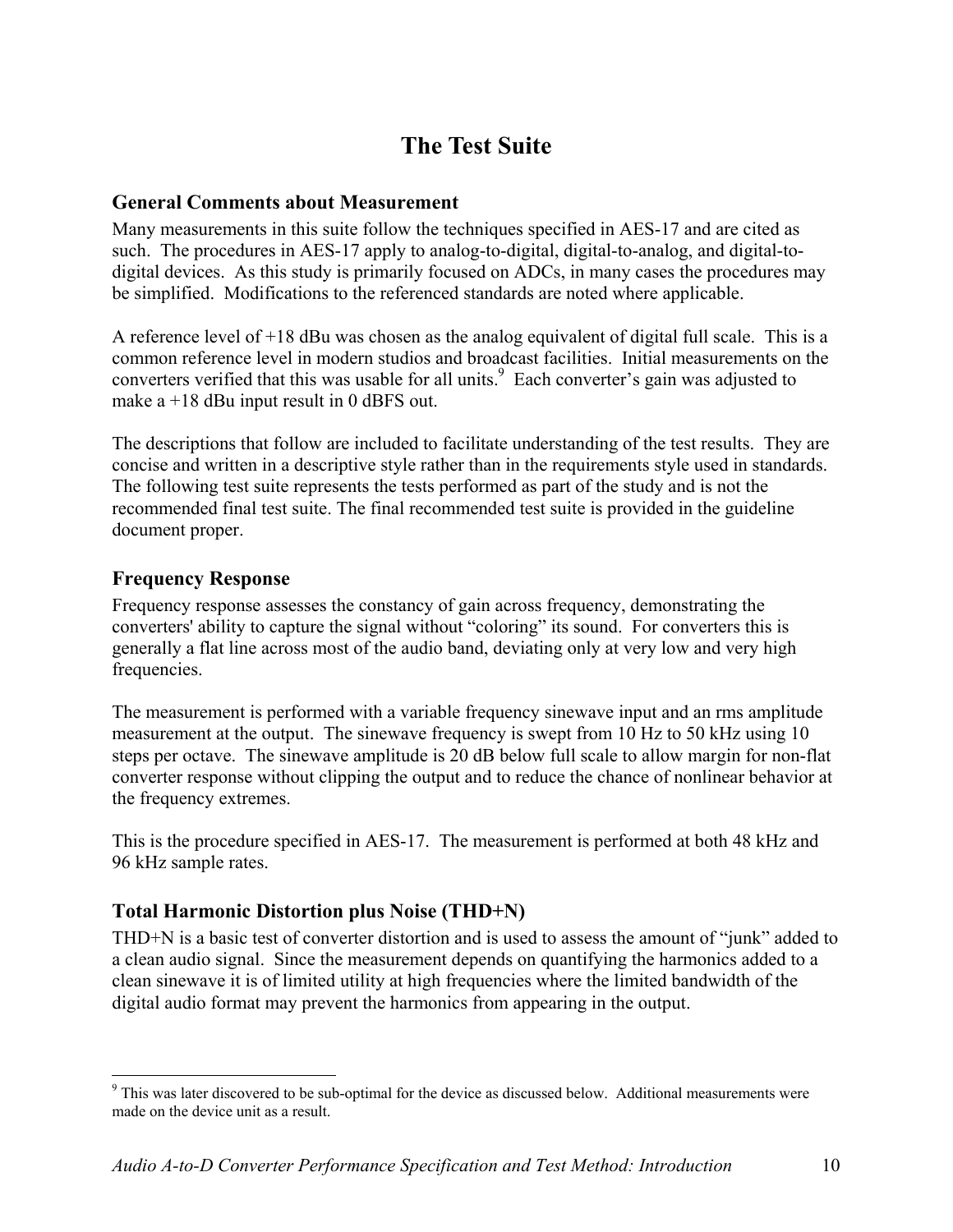The ADC is driven with a low distortion sine wave. The digital output is passed through a notch filter, bandwidth limited from 20 Hz to 20 kHz and the RMS amplitude measured. The THD+N is the ratio of this value to the RMS amplitude of the unfiltered signal. The measurement is performed at all combinations of the amplitudes -1.0 dBFS, -10 dBFS, -20 dBFS and -60 dBFS and frequencies of 41 Hz, 997 Hz and 6597 Hz. The upper frequency is chosen to allow both 2nd and 3rd harmonics to pass through a 20 kHz bandwidth limited digital interface.

This procedure follows the AES-17 standard, differing only in the frequency and level combinations employed. The measurement is performed at both 48 kHz and 96 kHz sample rates.

## **Dynamic Range/Signal to Noise Ratio**

Dynamic range is an approximation to the perceived noise in the converter, giving an indication of the widest dynamic range which may be accommodated when using the converter.

The ADC is driven with a low amplitude, mid frequency sine wave (-60 dBFS, 997 Hz). This ensures that the converter is active rather than producing a static digital output value. The sinewave is removed from the output using a digital notch filter resulting in a signal representative of the noise generated by the converter. This is passed through a weighting filter (A-weighting, band limited to 20 kHz, for these measurements) to simulate the ears sensitivity at low levels. The rms amplitude is measured and expressed in dB relative to full scale (dBFS).

This differs from AES-17 in that A-weighting is used in place of CCIR weighting. Measurements are also made unweighted, with a 20 Hz to 20 kHz bandwidth limit. Both are reported for each channel, giving a total of 4 measurements.

#### **Intermodulation Distortion**

The AES-17 test method provides the option of performing a Low Frequency (LF) test and a High Frequency (HF) test for *Intermodulation Distortion (IMD).*

#### *High Frequency Intermodulation Distortion*

High frequency intermodulation distortion (HF IMD) is an alternative test of converter distortion. By using two closely spaced high frequency sinewaves and measuring the modulation they induce on each other it is possible to measure nonlinearities at frequencies close to the high frequency bandwidth limit of the converter.

The converter is driven with two equal amplitude high frequency sinewaves (18 kHz and 20 kHz) whose combined peak-peak amplitude reaches 1 dB below the full scale input amplitude. The full output spectrum is provided graphically. The sum of second- and third-order difference frequency components in the output are measured and reported in dBFS.

This is essentially the procedure specified in AES-17, except for a 1 dB reduction in signal level. The AES-17 directive to perform IMD measurements at full scale is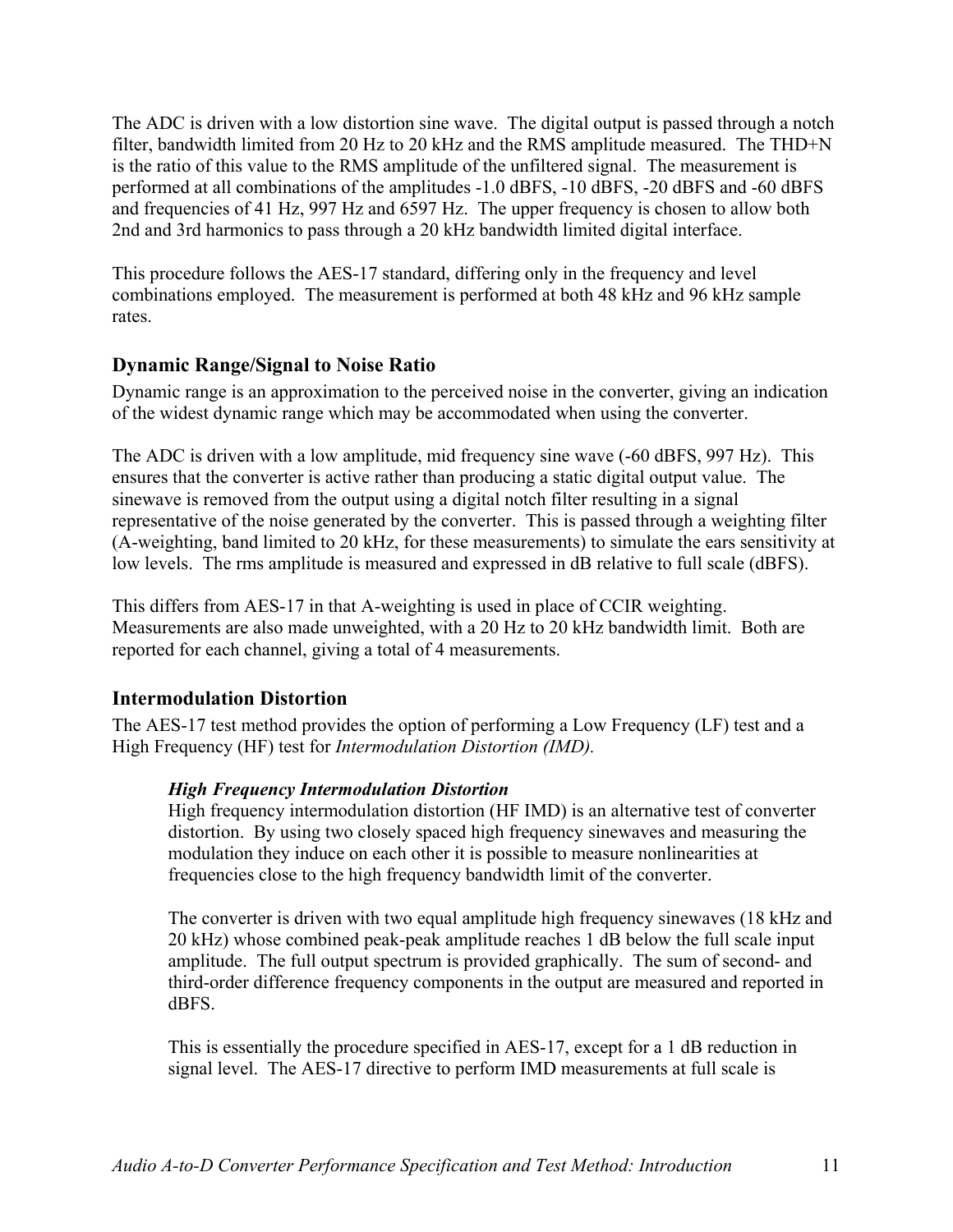dangerous in that clipping can occur with minor changes in level resulting in unfairly elevated distortion values. This is avoided by using the -1 dBFS level specified here.

#### *Low Frequency Intermodulation Distortion*

Low frequency intermodulation distortion (LF IMD) is another test of converter distortion or the amount of "junk" added to a clean audio signal. It uses two widely spaced sinewaves, one high frequency and one low frequency. The modulation induced on the high one by the low one is measured. As with the high frequency intermodulation measurement it is possible to assess nonlinearities at frequencies close to the high frequency bandwidth limit of the converter. Unlike the other test, this looks for low frequency converter limitations as can occur with inadequately stiff reference voltage regulation and filtering.

The converter is driven with two sinewaves, one low frequency (41 kHz) and one high frequency (7993 Hz). The low frequency sine amplitude is 4 times that of the high frequency sine and their combined peak-peak amplitude reaches 1 dB below the full the scale input amplitude. The output spectrum is provided graphically. The sum of secondand third-order difference frequency components in the output are measured and reported in dBFS.

This is essentially the procedure specified in AES-17, except for a 1 dB reduction in signal level. The AES-17 directive to perform IMD measurements at full scale is dangerous in that clipping can occur with minor changes in level resulting in unfairly elevated distortion values. This is avoided by using the –1 dBFS level specified here.

## **Amplitude Linearity**

An amplitude linearity test examines the behavior of converters with varying input signal level. It is particularly sensitive to modulation of the background noise by the input signal and in showing inconsistent quantization behavior.

Called level-dependent logarithmic gain in AES-17, this measurement stimulates the converter with a 997 Hz sinewave of varying amplitude. The amplitude of the output sinewave is measured using a narrow bandpass filter to exclude noise, harmonics and spurious tones. The sinewave amplitude is swept from -5 dBFS to -115 dBFS and the deviation in the measured amplitude from the expected amplitude is determined. The linearity measurement differs from AES-17 in that the range is fixed, not dependent on the noise floor. This simplifies comparisons between converters. The result is expressed as a graph of this deviation as a function of input amplitude. In addition to this, the result should be expressed as a standard deviation value.

## **Spurious Aharmonic Signals**

This measurement of spurious aharmonic signals looks at all components created in the output of the converter. The unit being tested is driven with a low distortion 997 Hz sinewave at -1 dBFS. The output spectrum is measured with a 32,768 point FFT. The full spectrum is graphed for informational purposes. For comparison, the largest aharmonic component is reported.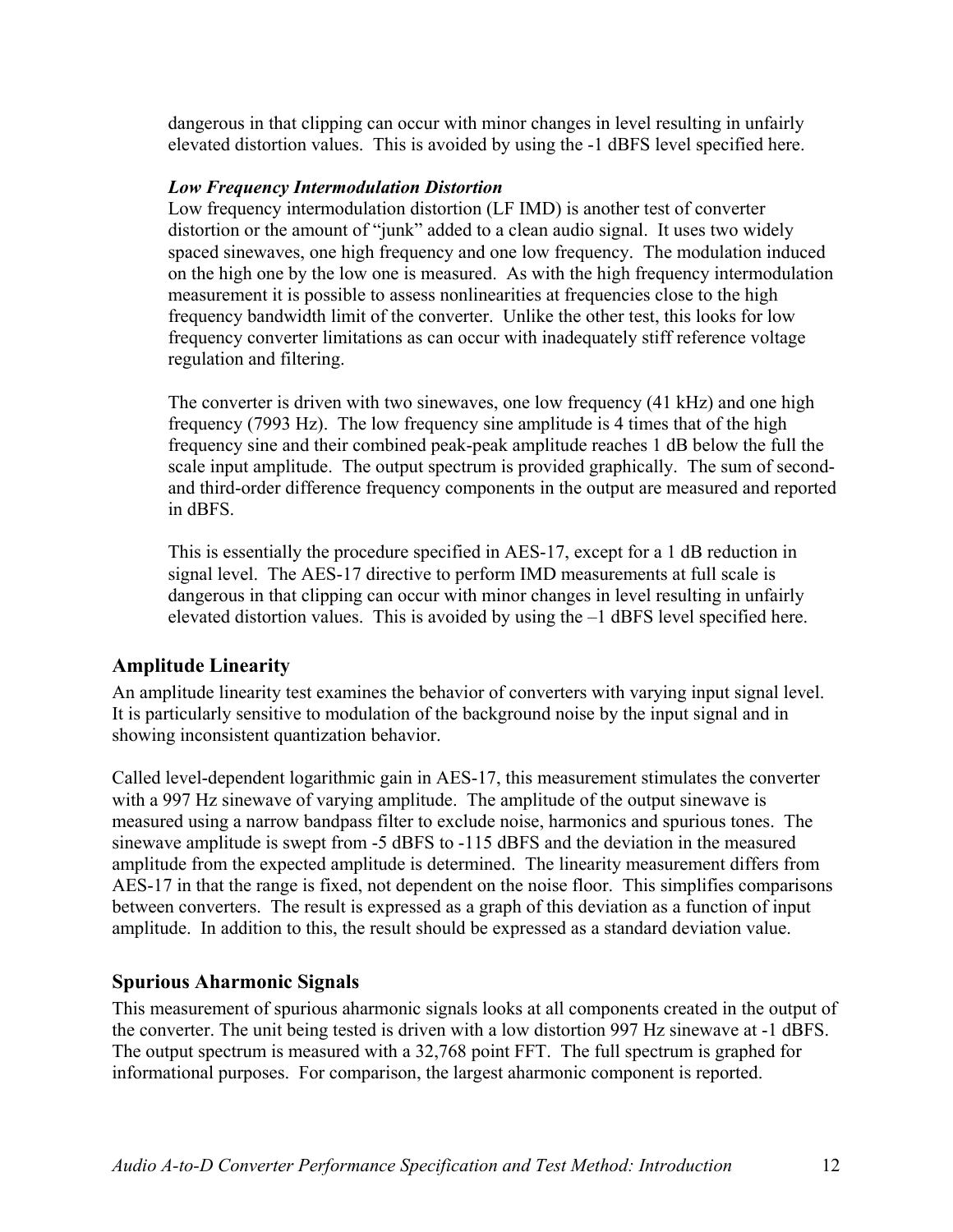## **Alias Suppression**

Alias suppression examines the ability of a converter to reject frequencies above one half the sample rate. If these are not eliminated they will appear in the output but at frequencies very different from what they had originally. This can result in strange tones and noises within the audio band that become a permanent, improper part of the recorded signal. This can be a serious problem when recording the output of analog tape recorders that leak bias signals into their outputs or when recording signals which include ultrasonic components.

The device is stimulated with a variable frequency sine wave at -10 dBFS. Beginning at half the sample rate, the frequency is continuously increased until it reaches 200 kHz. For a 48 kHz sample rate, the frequency is swept from 24 kHz to 200 kHz. For a 96 kHz sample rate, the frequency is swept from 48 kHz to 200 kHz. The rms amplitude at the converter output, increased by 10 dB, is graphed.

The difference from AES-17 is the elimination of variable frequencies based on a specified upper band edge frequency. This simplifies comparisons across converters. By starting at one half the sample rate, the AES-17 requirement for a notch filter is eliminated and the test becomes much simpler.

## **Cross-Talk**

This measurement of cross-talk assesses how much the various channels in a multichannel converter interfere with each other. One channel is driven and the amount of that signal appearing in the other channel outputs is measured.

One channel of the converter under test is driven with a -1 dBFS variable frequency sinewave. The output of the other channels is passed through a narrow bandpass filter to assess its level. even close to the noise floor. This amplitude is expressed in dB relative to the sinewave output on the channel being driven. The measurement is performed at 20 Hz, 1 kHz and 20 kHz.

Cross-talk requirements are highly application dependent (i.e. The stringency of cross-talk is much higher for unrelated channels than related channels).

## **Common-Mode Rejection Ratio (CMRR)**

If a signal is applied equally to both inputs of a device so that the differential input voltage is unaffected, the output should not be affected. Voltage that is common between either of the inputs and ground is called common-mode voltage. As this common voltage is varied, the perfect differential device's output voltage should hold absolutely steady (no change in output for any arbitrary change in common-mode input). In practice, however, changes in common mode voltage will produce changes in output; common-mode rejection ratio (CMRR) is the ratio of the common-mode gain to differential-mode gain. In simple terms, CMRR speaks to the ability of a device to reject noise and interference that is not part of the source signal. This noise and interference is typically the result of electromagnetic pickup in wiring between the source and the converter input.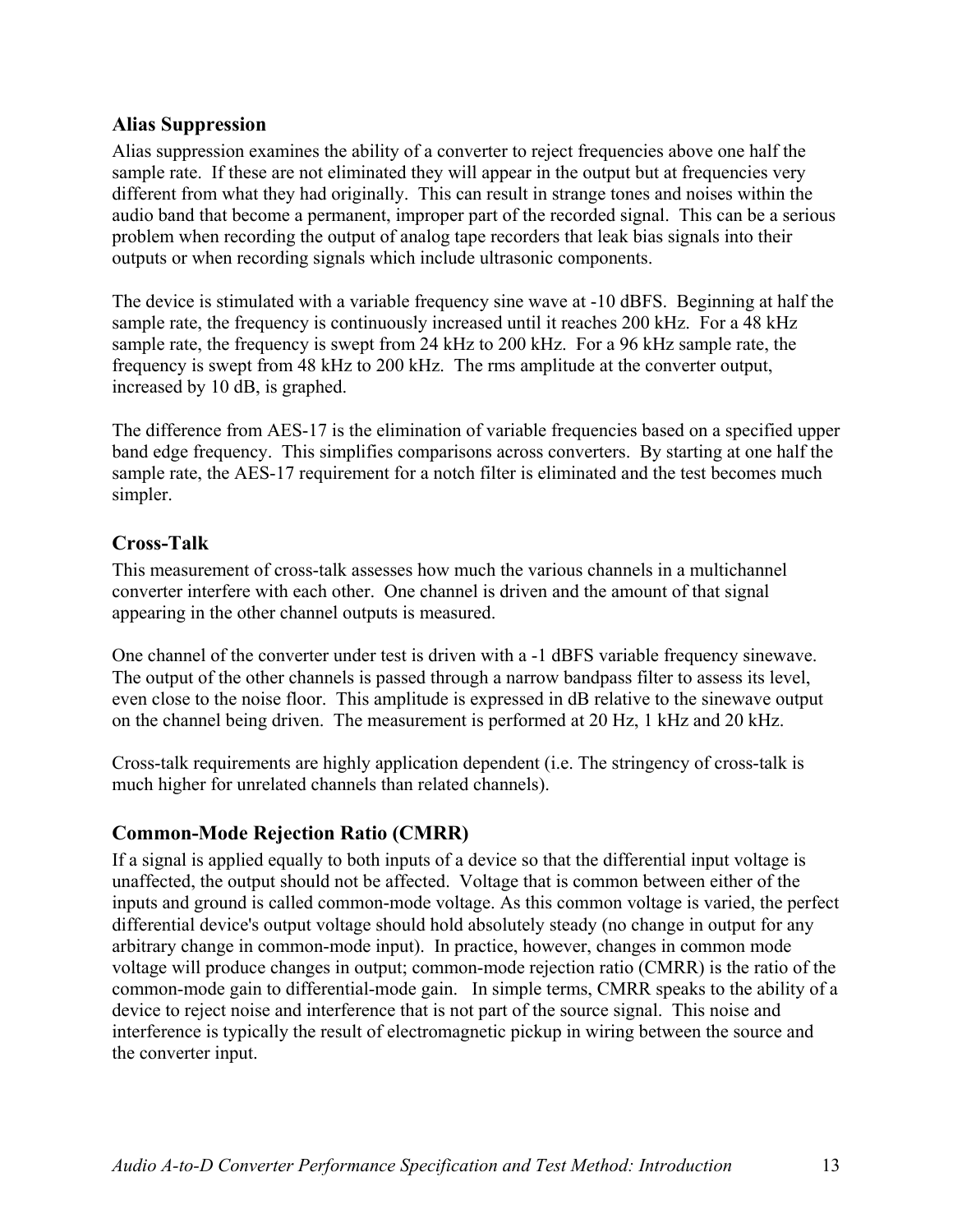The converter input is driven from a low impedance sinewave generator. The amplitude is adjusted to achieve -20 dBFS at the device output. The signal is removed, and the generator reconnected between the chassis ground and one side of the input. A 10 Ohm resistor is connected between this point and the other side of the input. If the input is asymmetrical, the generator is connected to the low side and the resistor to the high side. The output is measured through a bandpass filter at the sinewave frequency. The resulting rms value is reported relative to this -20 dBFS reference. The measurement is performed at 20 Hz, 1 kHz and 20 kHz.

This technique, and the 10 Ohm resistance value, corresponds to IEC 60268-3, which provides a newer method of measuring CMRR. It recognizes that rejection of interference is fundamentally limited by how a differential input deals with mismatches in the two sides of a source. Most sources are asymmetrical: balanced sources due to mismatches in the components comprising the two sides, and unbalanced sources due to the complete lack of source resistance on the low (or chassis) side. Previous CMRR tests tied the two halves of an input together and did not account for asymmetrical loading of the input.

## **Input Overload Behavior**

Some converters behave erratically when their inputs are overloaded, either completely zeroing their output or swinging wildly between positive and negative full scale. This test quantifies the management of overloading by gradually increasing input level and looking at the distortion at the converters output.

The converter is driven with a low distortion sine wave whose amplitude is adjusted to yield -1 dBFS at the converter output. The amplitude is increased by 6 dB in 1 dB steps. The sine wave present in the output is removed with a notch filter and the rms amplitude of the remainder is measured.

This is the same basic approach used in AES-17 but finer amplitude steps are used to record more detail.

## **Clock and Jitter Test Methods and Metrics**

*Jitter* is defined and described in an Audio Engineering Society Information Document pertaining to digital audio measurements, revised in 2011: *Jitter Performance Specifications*, AES-12id-2006 ( $r2011$ ).<sup>10</sup> The introduction to this document begins with this statement: "Clocks" tick at the heart of every digital audio product. Jitter on clocks that are applied to audio converters (analog-to-digital and digital-to-analog) can degrade audio performance." The document defines jitter as "the dynamic deviation of event instants in a stream or signal from their ideal positions in time, excluding modulation components below 10 Hz."

Jitter manifests itself in two places: in the sampling process (*sampling jitter*), and in the digital interface (*interface jitter*). When an ADC is only referencing its own sampling clock, the jitter that is present is referred to as *intrinsic jitter*. ADCs may also reference an external sampling clock via digital interface, and the jitter present at the input to the ADC is referred to as interface jitter. Depending on the severity of the interface jitter and the design of the ADC, interface jitter

 $\overline{a}$ <sup>10</sup> http://www.aes.org/publications/standards/search.cfm?docID=57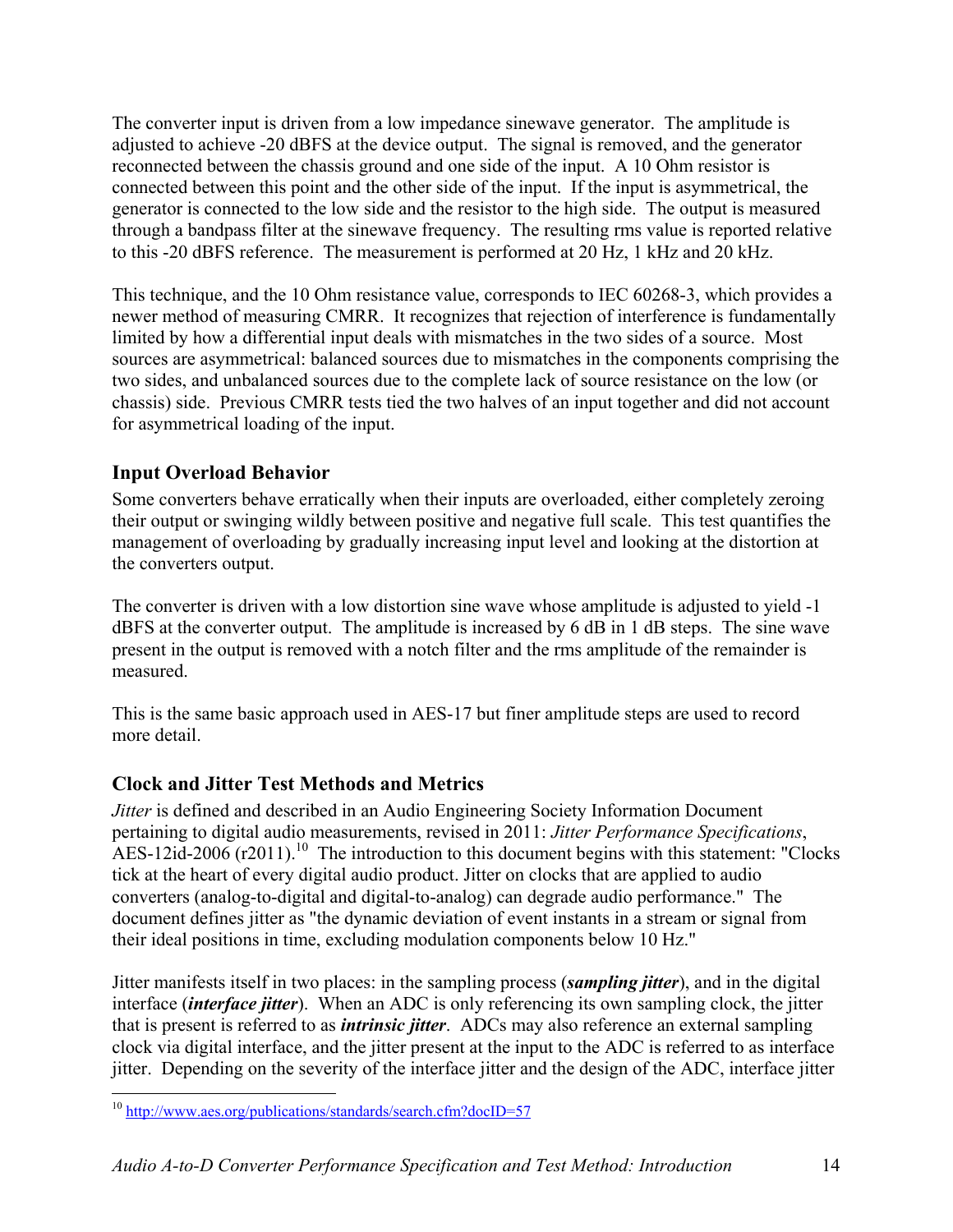can increase sampling jitter. The passing of jitter from an interface to sampling jitter is referred to as *jitter transfer*. The ability of a device to attenuate interface jitter and keep it from adding to sampling jitter is referred to as *sync input jitter susceptibility*. The additive accrual of jitter through a chain of devices is called *jitter accumulation***.** 

TC-04 provides the following performance specifications addressing clocks and jitter:

- Internal Sample Clock Accuracy. For an A/D converter synchronized to its internal sample clock, frequency accuracy of the clock measured at the digital stream output will be better than  $\pm 25$  ppm.
- External Synchronization. Where the A/D converter sample clock will be synchronized to an external reference signal, the A/D converter must react transparently to incoming sample rate variations  $\pm 0.2\%$  of the nominal sample rate. The external synchronization circuit must reject incoming jitter so that the synchronized sample rate clock is free from artifacts and disturbances.
- Jitter. Interface jitter measured at A/D output <5 ns.

Our approach to assessing clocking and jitter takes a slightly different approach to jitter and clocking, as outlined in the following sections of this document:

- Sync Input Jitter Susceptibility
- Jitter Transfer Gain
- Sync Input Lock Range

Internal Sample Clock Accuracy was omitted based on the fact that the probability of inaccuracy to the extent of causing issues within a typical preservation setup using present-day ADCs is low. This parameter does not speak to the jitter of a clock, but rather small drifts from the sampling frequency that occur due to temperature changes and over time. Based on the quality of the converters included in this study there are no real practical implications to their sample clock accuracy specifications.

#### *Sync Input Jitter Susceptibility*

Converters which sync to an external reference signal become dependent to varying degrees on the cleanliness of that signal. This test looks at the ability of the converter to reject interference which may be present on the reference and consequently the impact of sync interface jitter on sampling jitter.

The converter input is driven with a -3 dBFS low distortion sinewave at 12 kHz. The reference input is driven with a signal whose phase is jittered with a 40 ns p-p sinewave whose frequency varies from 62.5 Hz to 8 kHz in octave steps. The output spectrum is measured at each step and the results overlaid. The measurements are repeated with a 997 Hz input to the converter.

This is equivalent to the procedure in AES-17 except that the device is assumed to be only an analog-to-digital converter. If a digital-to-analog function is included, it is not used in our testing. Measurements are made locking the converter through its reference input, not its D/A converter input. This simplification eases comparisons across the variety of devices being tested and reduces the number of permutations which would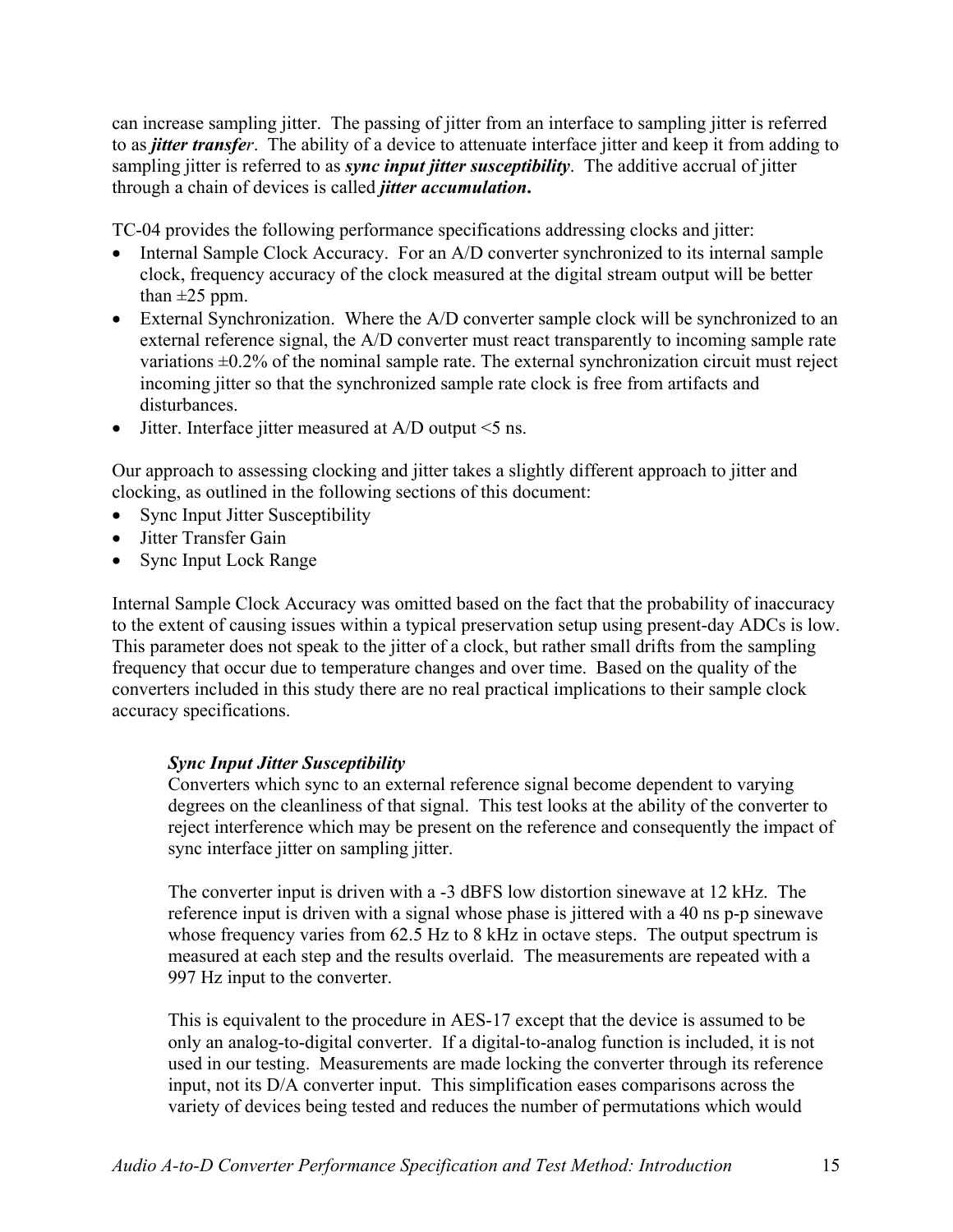otherwise need to be tested. AES-17 also specifies that the jitter signal "is varied from 80 Hz to 20 kHz in octave steps." The range specified here goes from 62.5Hz to 8kHz. Incrementing by octaves starting at 80 Hz does not get to 20 kHz. Also, with a 12 kHz tone, sidebands from a 10 kHz modulation are about as high as can be seen. Consequently the frequency range was changed to begin and end on an IEC standard octave frequency. The upper end is set to a frequency that fits within the sideband limitations of the 12 kHz tone.

#### *Jitter Transfer Gain*

Jitter transfer gain is a metric that pertains to a converter locking to an external reference. This test analyzes the amount of interface jitter that persists from the sync input through the digital output of the device. There is rarely enough effect to impact the ability of subsequent devices to lock to the resulting digital signal. However, if devices with poor jitter transfer behavior are cascaded the cumulative effect has been known to cause problems. Moreover, converter behavior in this test reveals limitations in the devices sync input design and gives insight to its ability to properly function in a more complex digital signal chain.

The reference input is driven with a signal whose phase is jittered by a 40 ns p-p sinewave at frequencies from 62.5 Hz to 8 kHz in octave steps. The p-p jitter at the output is measured at each step. AES-17 specifies that the jitter signal "is varied from 80 Hz to 20 kHz in octave steps." Incrementing by octaves starting at 80 Hz does not get to 20 kHz. For simplicity sake, the jitter frequencies used here were chosen to be the same as the range used for jitter susceptibility measurements.

#### *Sync Input Lock Range*

Sync input lock range pertains to the risk that a converter will fail to lock to an external reference when there is a large difference between the external clock's sample rate and the converter's internal clock's sample rate. Large differences can cause problems with the converter achieving lock. There is an inherent tradeoff between a converters ability to lock to a wide deviation in reference frequency and its performance once locked.

The reference input is driven with a variable sample rate digital signal. The rate is varied from 48 kHz and the range over which the converter will lock is recorded. The reference should remain stable at each new frequency tested for at least 5 seconds before verifying lock.

Converters used to be expected to lock over a very wide range, typically up to 10% variation in sample rate. This stems from the desire to replace the "varispeed" function of analog tape recorders. This function is now implemented in digital processing devices and is no longer considered to be a requirement to address during signal capture. In this case a converter does not have to lock over as wide a range. Given the tradeoff on rejection of sync input jitter it is prudent to seriously consider the lock range required.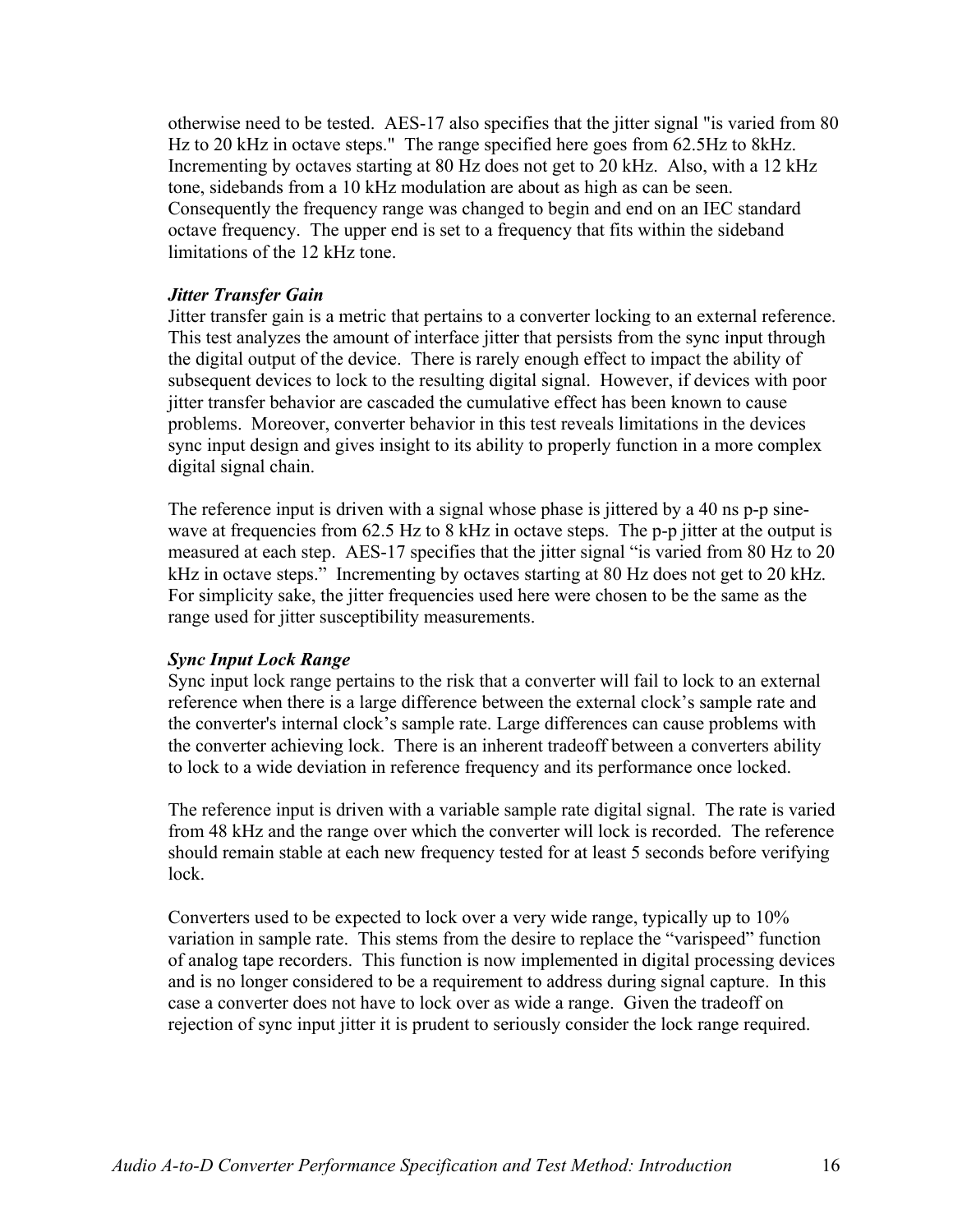# **Device Field Testing and Specification Refinement**

## **Background and General Conditions**

This section compares measurements across the five devices tested. Objective performance measures produced quite different results on the five converters tested. The key results have been collected into tables to ease comparisons between converters.

Where IASA TC-04 limits exist they are included in the comparison tables. When a converter failed the performance limit the data is shown in red.

All measurements except Jitter Transfer Gain and Sync Input Lock Range were performed on all input channels. Significant differences are reported.

The measurements were performed at nominal line voltage +5% and -10% and any discrepancies are reported.

Each device under test was powered and operational for at least 30 minutes before measurements were performed.

The test equipment included devices from Qualis Test Systems, Audio Precision, Fluke and Tektronix, controlled by personal computer. In general, measurements were substantially above the test system residuals except when measuring the jitter and sideband performance for one of the ADCs.

The ambient temperature was maintained between 70 and 74 degrees Fahrenheit for all tests. The line voltage was controlled with a General Radio Variac (variable autotransformer) to allow spot testing at voltage extremes and to ensure consistent line voltage for the entire suite of measurements.

#### **Frequency Response**

All the converters tested passed the IASA TC-04 specification limits at 48 kHz except the defective channel on device  $3<sup>11</sup>$ , although that device and one other were very near the IASA "fail" point. One of these two also did not pass the 20 kHz response limit at the 96 kHz sample rate.

#### 48 kHz Sample Rate

 $\overline{a}$ 

| <b>Frequency</b> | IASA Limit   Device 1 |  |  | <b>Device 2</b> |  | Device 3 |                                                                                                 | Device 4 |     | Device 5            |  |
|------------------|-----------------------|--|--|-----------------|--|----------|-------------------------------------------------------------------------------------------------|----------|-----|---------------------|--|
|                  |                       |  |  |                 |  |          | Left   Right   Left   Right   Left   Right   Left   Right   Left   Right                        |          |     |                     |  |
| 20 - 20k Hz      | $+/- 0.1$ dB          |  |  |                 |  |          | $\vert$ -0.03 $\vert$ +0.01 $\vert$ -0.03 $\vert$ +0.01 $\vert$ -0.10 $\vert$ -0.75 $\vert$ 0.0 |          | 0.0 | $  -0.09   -0.09  $ |  |

 $11$  Note, that this test and others revealed a failure in device 3 that was not evident otherwise, demonstrating the need to perform such tests.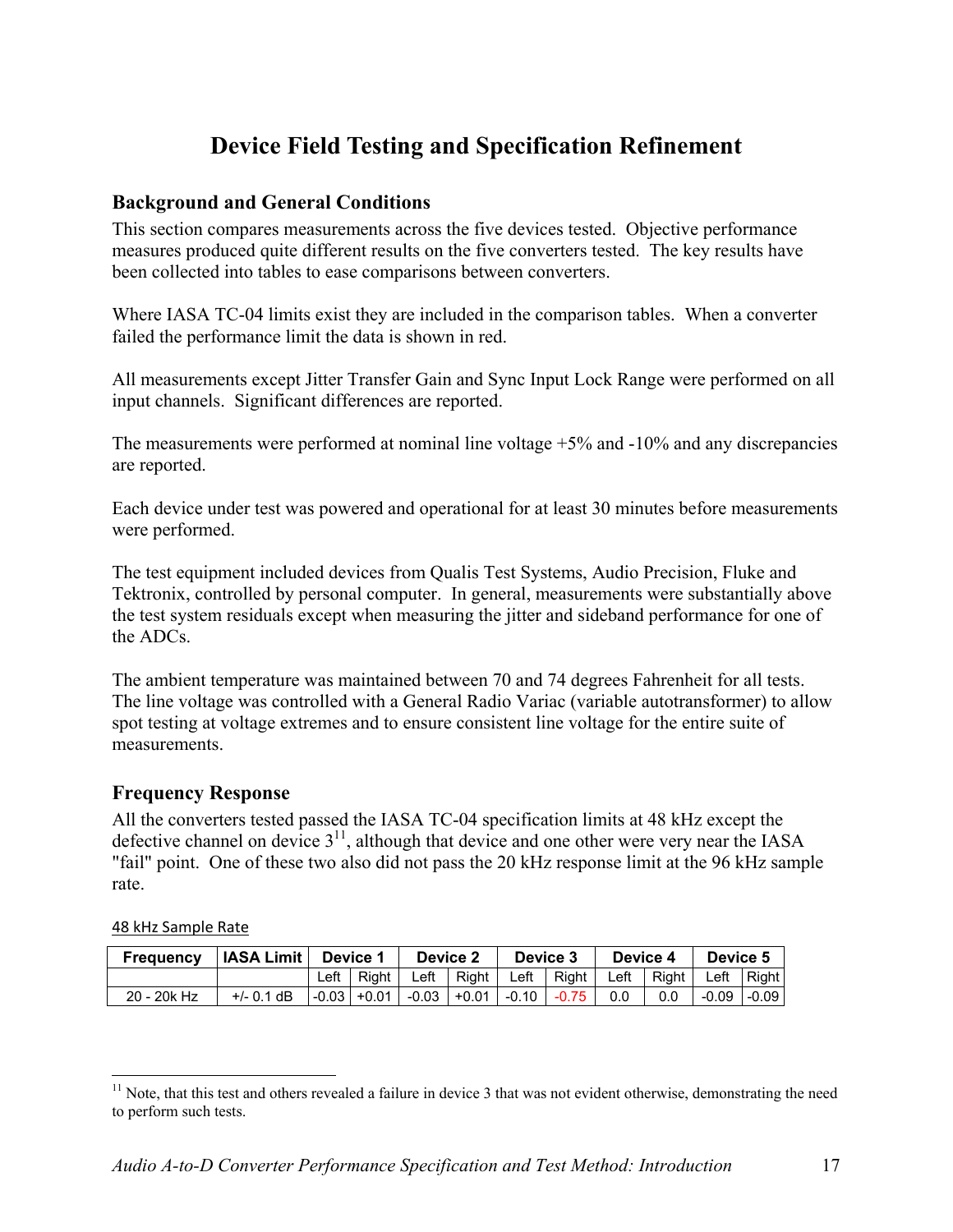96kHz Sample Rate

| <b>Frequency</b> | <b>IASA Limit</b>                                                                                 | Device 1 |              | Device 2 |                                                                 | Device 3 |              | Device 4 |                      | Device 5 |                |
|------------------|---------------------------------------------------------------------------------------------------|----------|--------------|----------|-----------------------------------------------------------------|----------|--------------|----------|----------------------|----------|----------------|
|                  |                                                                                                   |          | Left   Right |          | Left Right I                                                    |          | Left   Right | Left     | Right   Left   Right |          |                |
| $20 - 20k$ Hz    | $+/-$ 0.1 dB $\mid$ -0.02 $\mid$ +0.00 $\mid$ -0.02 $\mid$ +0.00 $\mid$ -0.10 $\mid$ -0.75 $\mid$ |          |              |          |                                                                 |          |              | 0.0      | 0.0                  |          | $-0.13 - 0.13$ |
| 20k - 40k Hz     | $+/- 0.3$ dB $-0.02$ $+0.05$ $-$                                                                  |          |              |          | 「 -0.02   +0.05   -0.40   -0.75   +0.01   +0.01   -0.19   -0.19 |          |              |          |                      |          |                |

Based on our findings we recommend the following performance specifications:

| <b>Sample Rate</b> | <b>Frequency</b> | Limit        |  |  |
|--------------------|------------------|--------------|--|--|
| 48kHz              | $20 - 20k$ Hz    | $+/- 0.1$ dB |  |  |
| 96kHz              | $20 - 20k$ Hz    | $+/- 0.1$ dB |  |  |
| 96kHz              | 20k - 40k Hz     | $+/- 0.5$ dB |  |  |

The amplitude tolerance change from  $+/-0.3$  dB to  $+/-0.5$  dB for the range 20kHz to 40kHz accommodates antialias filters with lower echoes and gentler phase behavior. It accommodates designs that use wide transition bands (for instance between 30kHz and 40kHz) to reduce the time-domain effects of a sharp filter, without practical negative implications.

## **THD+N**

Components inside the converter often approach their operating limits as signals reach the device's maximum input level. Consequently distortion tends to dominate performance at levels very close to full scale. When handling high frequency signals these components may have difficulty keeping up with the high rate of change of the signal. This can cause distortion to rise at higher frequencies. Similarly, inadequately stiff power supplies or thermal effects can cause the converter to have issues handling very slowly changing signals. This manifests itself as increased low frequency distortion. The result is that the -1 dBFS distortion measurements at the three frequencies tested give a good picture of these issues. Note the performance of Device 2 and Device 4 at the higher amplitude in the table below.

| Freq | Level       | <b>IASA</b><br>Limit |          | Device 1 |          | Device 2 |          | Device 3 |          | Device 4 | Device 5 |         |  |
|------|-------------|----------------------|----------|----------|----------|----------|----------|----------|----------|----------|----------|---------|--|
| Hz   | <b>dBFS</b> |                      | Left     | Right    | Left     | Right    | Left     | Right    | Left     | Right    | Left     | Right   |  |
| 41   | $-1$        |                      | $-102.4$ | $-106.3$ | $-104.4$ | $-104.3$ | $-104.7$ | $-102.6$ | $-107.5$ | $-106.9$ | $-94.2$  | $-94.7$ |  |
| 997  | $-1$        | $-105$               | $-102.7$ | $-106.0$ | $-105.3$ | $-105.5$ | $-105.3$ | $-105.6$ | $-111.2$ | $-110.5$ | $-95.2$  | $-96.4$ |  |
| 6597 | $-1$        |                      | $-101.8$ | $-104.7$ | $-101.3$ | $-100.7$ | $-106.6$ | $-106.3$ | $-105.1$ | $-105.4$ | $-92.6$  | $-93.3$ |  |
| 41   | $-10$       |                      | $-99.5$  | $-99.9$  | $-99.9$  | $-99.9$  | $-106.3$ | $-106.1$ | $-103.5$ | $-101.9$ | $-95.9$  | $-96.0$ |  |
| 997  | $-10$       |                      | $-99.7$  | $-100.1$ | $-99.9$  | $-99.9$  | $-106.6$ | $-106.3$ | $-103.9$ | $-102.7$ | $-95.8$  | $-96.2$ |  |
| 6597 | $-10$       |                      | $-100.4$ | $-100.7$ | $-100.6$ | $-100.1$ | $-106.5$ | $-106.2$ | $-104.0$ | $-102.6$ | $-95.6$  | $-96.0$ |  |
| 41   | $-20$       |                      | $-91.4$  | $-91.5$  | $-91.0$  | $-90.8$  | $-98.0$  | $-97.5$  | $-94.8$  | $-93.6$  | $-89.2$  | $-89.7$ |  |
| 997  | $-20$       | $-95$                | $-91.6$  | $-91.2$  | $-91.0$  | $-90.8$  | $-98.1$  | $-97.8$  | $-95.3$  | $-93.8$  | $-89.6$  | $-89.8$ |  |
| 6597 | $-20$       |                      | $-91.6$  | $-91.6$  | $-91.7$  | $-91.4$  | $-98.4$  | $-98.5$  | $-95.7$  | $-93.4$  | $-90.1$  | $-90.3$ |  |
| 41   | $-60$       |                      | $-49.5$  | $-49.8$  | $-49.9$  | $-49.6$  | $-56.9$  | $-56.4$  | $-54.1$  | $-52.7$  | $-49.0$  | $-49.3$ |  |
| 997  | $-60$       |                      | $-50.8$  | $-50.5$  | $-49.9$  | $-50.1$  | $-57.2$  | $-57.2$  | $-54.2$  | $-53.4$  | $-49.3$  | $-49.3$ |  |
| 6597 | $-60$       |                      | $-51.1$  | $-51.3$  | $-50.4$  | $-50.5$  | $-57.5$  | $-57.1$  | $-54.4$  | $-52.6$  | $-46.2$  | $-46.3$ |  |

48kHz Sample Rate Unweighted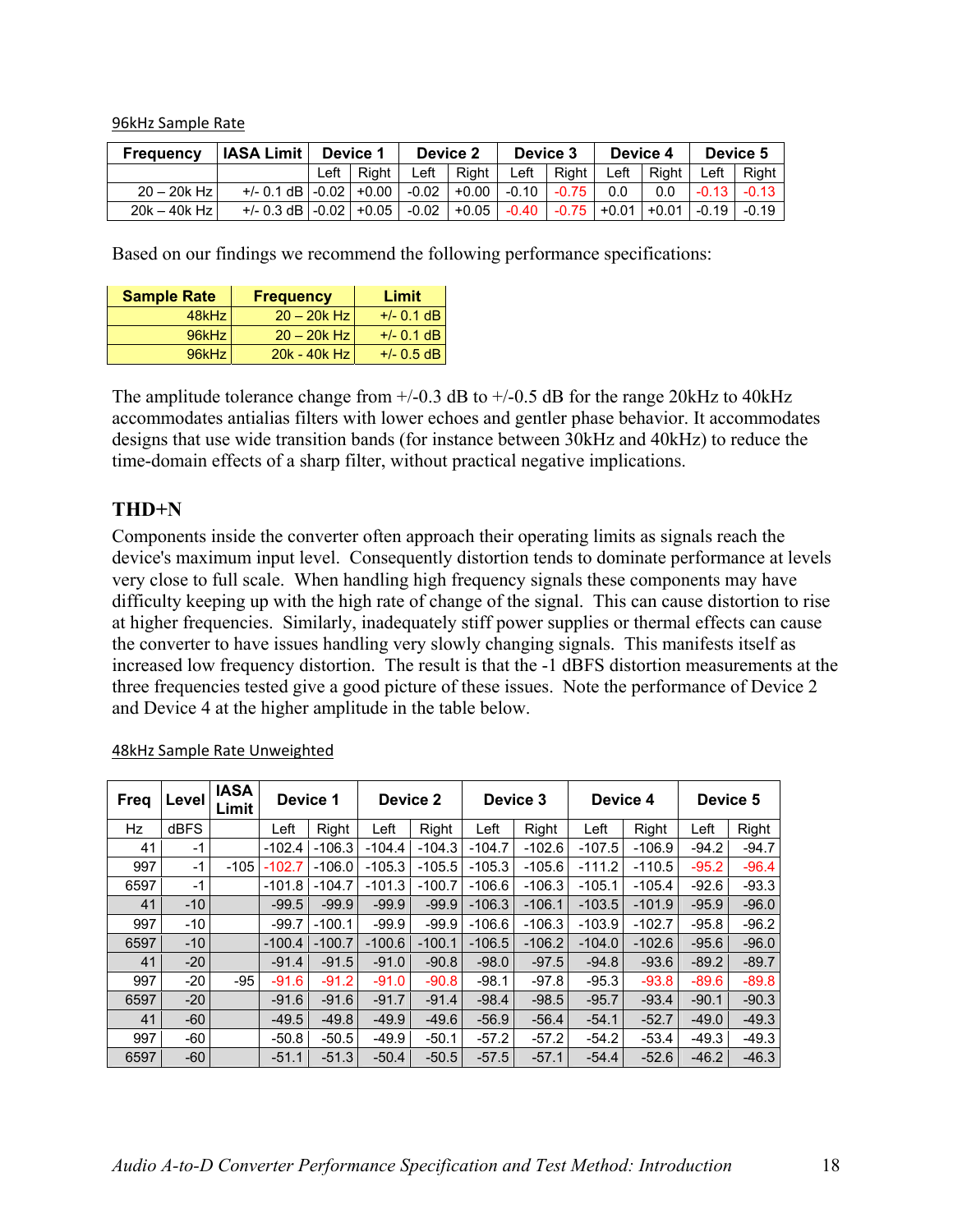| <b>Freq</b> | Level | <b>IASA</b><br>Limit | Device 1 |          | Device 2 |          | Device 3 |          | Device 4 |          | Device 5 |         |  |
|-------------|-------|----------------------|----------|----------|----------|----------|----------|----------|----------|----------|----------|---------|--|
| Hz          | dBFS  |                      | Left     | Right    | Left     | Right    | Left     | Right    | Left     | Right    | Left     | Right   |  |
| 41          | $-1$  |                      | $-101.9$ | $-102.9$ | $-104.4$ | $-104.3$ | $-104.6$ | $-102.5$ | $-107.4$ | $-107.0$ | $-93.4$  | $-93.7$ |  |
| 997         | $-1$  | $-105$               | $-101.5$ | $-102.6$ | $-105.3$ | $-105.5$ | $-105.5$ | $-105.9$ | $-110.6$ | $-110.3$ | $-94.5$  | $-95.3$ |  |
| 6597        | $-1$  |                      | $-97.8$  | $-97.3$  | $-101.3$ | $-100.7$ | $-106.8$ | $-106.5$ | $-105.0$ | $-105.3$ | $-92.1$  | $-92.8$ |  |
| 41          | $-10$ |                      | $-98.5$  | $-99.0$  | $-99.9$  | $-99.9$  | $-106.3$ | $-106.1$ | $-103.8$ | $-103.1$ | $-94.7$  | $-95.0$ |  |
| 997         | $-10$ |                      | $-98.1$  | $-99.0$  | $-99.9$  | $-99.9$  | $-106.5$ | $-106.6$ | $-103.7$ | $-103.0$ | $-94.9$  | $-95.3$ |  |
| 6597        | $-10$ |                      | $-98.5$  | $-98.2$  | $-100.6$ | $-100.1$ | $-106.4$ | $-106.7$ | $-103.9$ | $-102.9$ | $-94.9$  | $-95.1$ |  |
| 41          | $-20$ |                      | $-90.6$  | $-90.5$  | $-95.0$  | $-94.1$  | $-97.9$  | $-97.1$  | $-94.9$  | $-94.1$  | $-88.7$  | $-88.7$ |  |
| 997         | $-20$ | $-95$                | $-90.2$  | $-90.5$  | $-95.0$  | $-94.2$  | $-97.9$  | $-97.4$  | $-95.0$  | $-94.2$  | $-88.9$  | $-89.2$ |  |
| 6597        | $-20$ |                      | $-90.6$  | $-90.2$  | $-95.3$  | $-94.4$  | $-98.4$  | $-98.3$  | $-95.3$  | $-94.4$  | $-89.3$  | $-89.7$ |  |
| 41          | $-60$ |                      | $-47.7$  | $-47.6$  | $-49.9$  | $-49.6$  | $-56.9$  | $-56.7$  | $-54.1$  | $-53.0$  | $-49.0$  | $-49.3$ |  |
| 997         | $-60$ | $-50$                | $-49.9$  | $-49.6$  | $-49.9$  | $-50.1$  | $-56.8$  | $-56.8$  | $-54.1$  | $-53.3$  | $-49.2$  | $-49.2$ |  |
| 6597        | $-60$ |                      | $-50.0$  | $-50.0$  | $-50.4$  | $-50.5$  | $-57.7$  | $-57.4$  | $-54.7$  | $-53.4$  | $-49.7$  | $-50.1$ |  |

96kHz Sample Rate Unweighted

The frequency and level combinations highlighted in grey could be removed from the performance tests with no loss of completeness. Their presence serves mainly to observe the more important differences at the higher input levels.

Based on our findings we recommend the following performance specification:

| <b>Freq</b> | Level       | Limit<br>(unweighted) |
|-------------|-------------|-----------------------|
| <b>Hz</b>   | <b>dBFS</b> |                       |
| 41          | -1          | $-100$                |
| 997         | -1          | $-100$                |
| 6597        | -1          | $-100$                |
| 997         | $-10$       | $-100$                |
| 997         | $-20$       | $-90$                 |
| 997         | $-60$       | -50                   |

Additional tests at lower amplitudes will demonstrate the way noise and distortion trade-off with each other. These rarely show frequency dependence as the noise begins to dominate the overall results. Whereas the IASA TC-04 specification provides reference points at -1dBFS and - 20dBFS, we recommend two additional reference points be placed at -10dBFS, using a limit of - 100dB unweighted, and -60dBFS, using a limit of -50dB. In addition to this, we recommend that performance specification limits be set for 41Hz and 6597 Hz in addition to 997Hz at the -1 dBFS amplitude. Implicit in this is the addition of these reference signals to the test method, following the same protocol as specified with the 997Hz signal. Based on our findings, we believe that these added data points will provide a more accurate reporting on the relevant THD+N characteristics of a given ADC.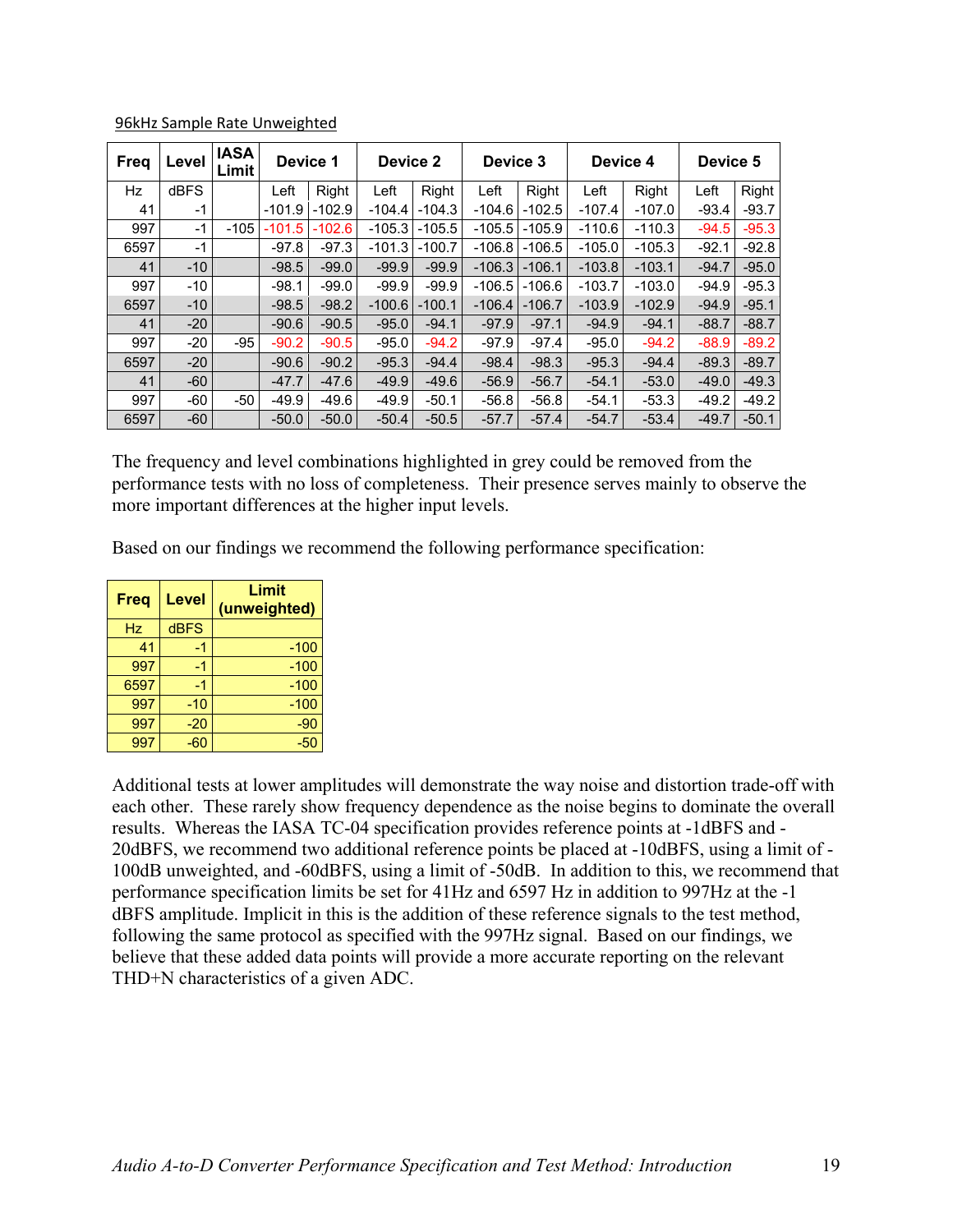## **Dynamic Range (Signal to Noise)**

|            | <b>IASA</b><br>Limit | Device 1 |       | Device 2 |       | Device 3 |       | Device 4 |              | Device 5    |       |
|------------|----------------------|----------|-------|----------|-------|----------|-------|----------|--------------|-------------|-------|
|            |                      | ∟eft     | Right | _eft     | Right | ∟eft     | Right | ∟eft     | <b>Right</b> | ∟eft        | Right |
| Unweighted | $-115$ dB            | 110.8    | 110.5 | 109.9    | 110.1 | 117 2    | 1172  | 114.2    |              | 113.4 105.7 | 105.7 |
| A weighted | $-117$ dB            | 113.1    | 113.4 | 112.4    | 112.3 | 119.4    | 119.7 | 116.7    |              | 116.3 108.6 | 108.6 |

All converters except Device 3 failed the IASA TC04 limits.

Based on our findings we recommend the following performance specifications:

|            | Limit     |
|------------|-----------|
| Unweighted | $-110$ dB |
| A weighted | -112 dB l |

The failure of four of the five units suggested strongly that the IASA specification was too stringent. Relaxing the specification to the suggested values alleviates this issue while maintaining a level of stringency that we believe is appropriate for the intended application.

## **Cross-Talk**

There is no IASA specification for cross-talk. We added cross-talk as a proposed performance specification with its own test method because of its strong implications to maintaining the integrity of the original recording. The performance specification required for cross-talk is highly dependent on the application. We believe that the varied applications in a preservation context mean that it is appropriate to use this somewhat demanding specification.

| <b>Frequency</b>                            | Device 1                                  |  | Device 2 |  | Device 3* | Device 4                          | Device 5 |       |
|---------------------------------------------|-------------------------------------------|--|----------|--|-----------|-----------------------------------|----------|-------|
|                                             | 20 Hz   -131.3   -128.3   -162.2   -146.6 |  |          |  |           | -129.9   -125.1   -103.9   -102.3 |          |       |
|                                             | 1k Hz   -111.7   -110.7   -133.6   -134.8 |  |          |  |           | -137.4   -132.3   -109.3   -107.0 |          |       |
| 20 k Hz   -106.8   -110.7   -118.9   -116.1 |                                           |  |          |  |           | l -117.0 l -120.0 l               | -93.0    | -92.3 |

*Note: Results for Device 3 were unintentionally omitted.* 

The results demonstrate a great degree of variation in the performance of different converters, confirming the value of this performance parameter. Based on our findings we recommend the following specification:

| <b>Frequency</b> | Limit     |
|------------------|-----------|
| 20Hz             | $-120$ dB |
| 1k Hz            | $-120$ dB |
| 20 k Hz          | $-110$ dB |

We believe that the chosen limits are reasonable points of delineation separating the poorerperforming from the better-performing devices while maintaining an appropriate level of stringency. The proposed amplitude curve across the frequency range places frequencies that are predominant in the range of human hearing 10 dB beneath the noise floor. This limit is more stringent than the dynamic range limit based since dynamic range is based on a wideband performance measure while cross-talk is based on sinewave leakage from one channel to another.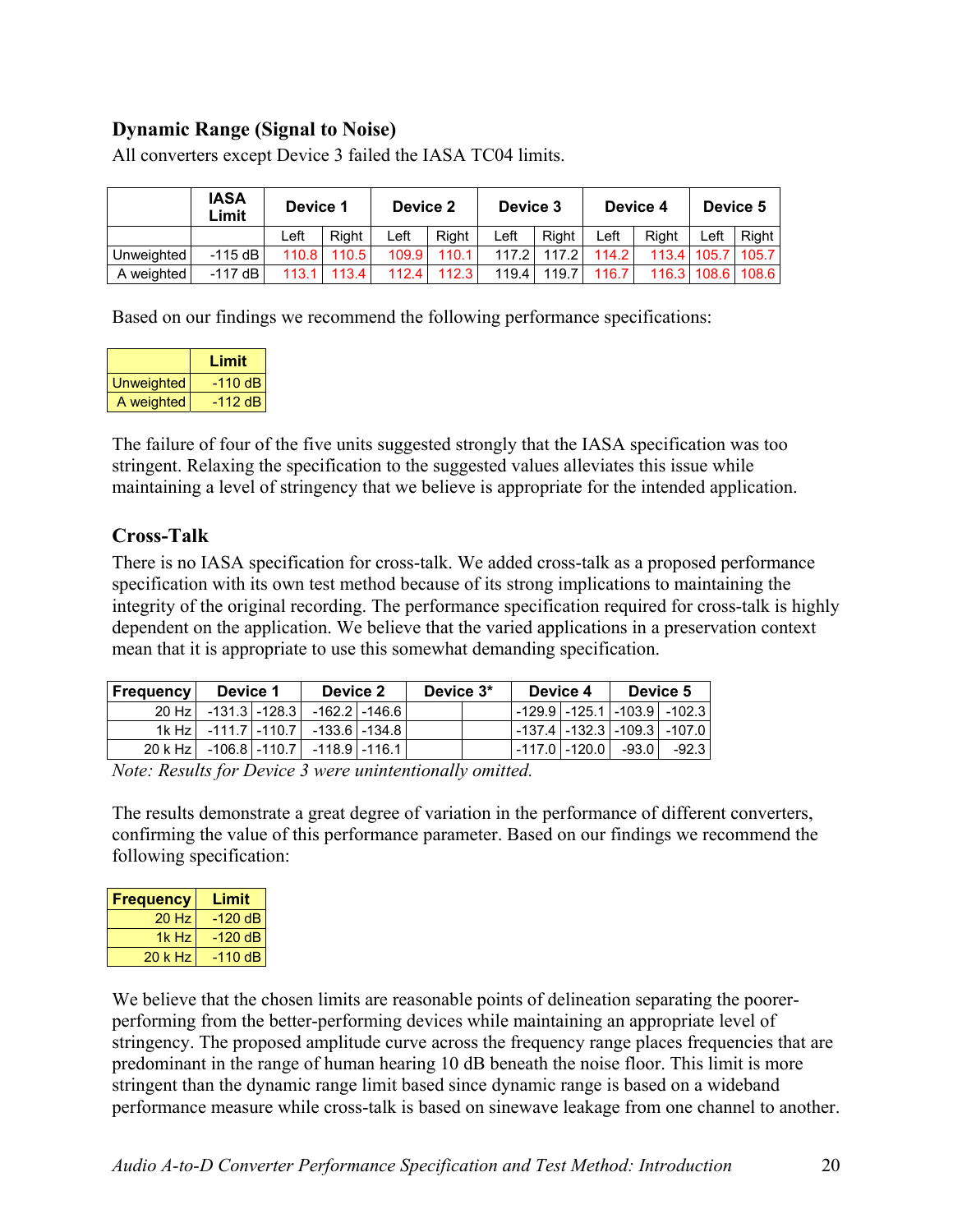A typical human observer is able to detect a tone and other information-carrying signals (e.g. speech, music) even at levels below the noise floor.

## **CMRR**

There is no IASA specification for CMRR. It has been added as a proposed performance specification based on the fact that it indicates the ability of a device to reject noise that is not part of the incoming source signal, and the implications of this in the context of preservation. Higher dB values indicate better noise rejection.

| <b>Frequency</b> | Device 1 |      | Device 2 |      | Device 3 |      | Device 4 |      | Device 5 |      |
|------------------|----------|------|----------|------|----------|------|----------|------|----------|------|
| $20$ Hz          | 63.6     | 62.7 | 49.6     | 50.0 | 74.5     | 5.8  | 92.5     | 98.2 | 46.4     | 50.7 |
| 1k Hz            | 63.4     | 62.6 | 49.5     | 49.9 | 74.3     | 36.8 | 92.0     | 95.8 | 46.1     | 50.8 |
| 20 k Hz          | 56.8     | 54.0 | 49.4     | 49.8 | 75.9     | 55.4 | 68.9     | 72.8 | 46.1     | 50.8 |

Based on our findings, we recommend the following performance specification:

| <b>Frequency</b> | Limit |
|------------------|-------|
| 60 Hz            | 70dB  |
| $1k$ Hz          | 70dB  |
| $20$ k Hz        | 50 dB |

Common mode interference is often due to power line issues making performance at low frequencies at least as important as mid band performance. Although the test was performed using a 20Hz it was decided to shift this to 60Hz.

The limits that have been set are based on analysis of the results and have been chosen to provide a specification that is simultaneously stringent and reasonable.

#### **Intermodulation Distortion (IMD)**

As mentioned previously, testing of both low frequency and high frequency intermodulation distortion occurred. Typically only the "sum" value is reported in performance specifications. Here we have reported the individual values in addition to the sum. In the case of the LF IMD test we have reported an additional metric labeled "integrated". This is an addition to the test method discussed earlier in this report, and provides the results using a classic SMPTE IMD analyzer.

#### *LF IMD*

All of the tested units would pass the proposed specification if it is implemented using spectrum analysis. If an analyzer that integrates sideband noise and distortion across the 40 Hz to 500 Hz range (a classic SMPTE IMD analyzer) were used, then one of the devices would fail. The rows highlighted in grey are primarily for informational purposes.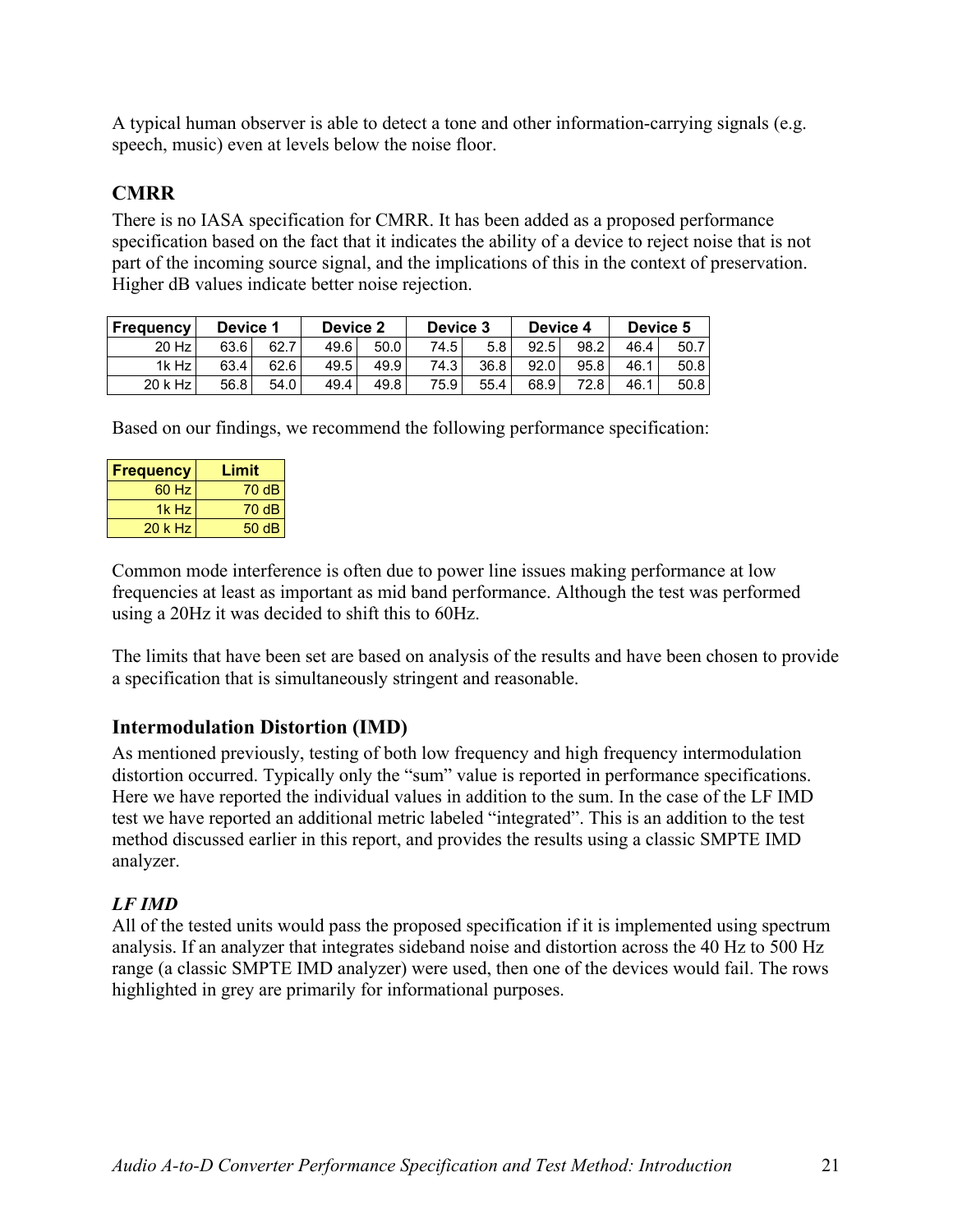|            | <b>IASA</b><br>Limit | Device 1     |          | Device 2 |                            | Device 3 |          | Device 4 |                                  | Device 5 |         |
|------------|----------------------|--------------|----------|----------|----------------------------|----------|----------|----------|----------------------------------|----------|---------|
| 2nd        |                      | $-103.0$     |          |          | $-116.1$ $-119.4$ $-111.3$ | $-112.9$ | $-116.7$ |          | $-110.4$ $-110.2$ $\blacksquare$ | $-93.9$  | $-97.1$ |
| 3rd        |                      | $-1 - 108.7$ | $-113.4$ | $-99.2$  | $-99.1$                    | $-101.8$ | $-101.1$ |          | $-107.1$ $-107.3$                | $-99.3$  | $-97.7$ |
| sum        | $-90$ dB $\vert$     | $-102.0$     | $-111.5$ | $-99.2$  | $-98.8$                    | $-101.5$ | $-101.0$ |          | $-105.4$ $-105.5$                | $-92.8$  | -94.4   |
| integrated |                      | $-95.1$      | $-102.1$ | $-94.8$  | $-94.3$                    | $-94.9$  | $-95.4$  |          | $-102.9$ $-102.6$                | $-88.3$  | $-90.5$ |

## *HF IMD*

All of the tested units pass the proposed limit, although one is close.

|       | <b>IASA</b><br>Limit | Device 1 |  | Device 2 |  | Device 3 |                                                                                                                                 | Device 4 |  | Device 5 |         |
|-------|----------------------|----------|--|----------|--|----------|---------------------------------------------------------------------------------------------------------------------------------|----------|--|----------|---------|
| 2nd   |                      |          |  |          |  |          | -105.7  -129.0  -137.9 -117.3  -115.8   <-140   <-140  <-140                                                                    |          |  | $-94.3$  | $-97.5$ |
| 3rd   |                      |          |  |          |  |          | $\vert$ -113.3 $\vert$ -112.4 $\vert$ -106.3 $\vert$ -105.5 $\vert$ -112.1 $\vert$ -111.9 $\vert$ -105.2 $\vert$ -105.5 $\vert$ |          |  | $-93.3$  | $-93.2$ |
| sum l |                      |          |  |          |  |          | $-90$ dB $ -105.0 $ $-112.3$ $ -106.3 $ $-105.2 $ $-110.6 $ $-111.9 $ $-105.2 $ $-105.5 $ $-90.8$                               |          |  |          | $-91.8$ |

Based on our findings we recommend performing both Low Frequency and High Frequency tests, and reporting associated performance specifications:

| <b>Frequency</b> | Limit     |
|------------------|-----------|
| LF sum           | $-100$ dB |
| HF sum           | $-105$ dB |

We propose tightening the IASA specification based on analysis of the results in order to provide a specification that is simultaneously stringent and reasonable. Furthermore, we recommend explicitly reporting of this specification as the *sum* measurement, since we have seen that manufacturers vary in their reporting of *sum* and *integrated* IMD measurements.

## **Amplitude Linearity**

There are challenges in condensing the graphical results of this measurement down to single a numeric metric that may be compared to limits. The original IASA range from -115 dBFS to -5 dBFS is too wide and encounters large deviations near the noise floor which do not represent true amplitude linearity issues. Therefore we recommend changing this range to -105 dBFS to -5 dBFS. The peak deviation specification in the IASA document also provides some challenges in fairly representing converter differences. A single errant point can set the maximum positive or negative deviation without regard for how well behaved the remainder of the curve may be. Therefore we recommend using a standard deviation specification across the range of interest. This is included in the table below. All deviations noted are the largest positive or negative change from one point to another on the same curve.

|                                                                         | <b>IASA</b><br>Limit | Device 1 |         | Device 2        |         | Device 3 |                                       | Device 4 |        | Device 5 |         |
|-------------------------------------------------------------------------|----------------------|----------|---------|-----------------|---------|----------|---------------------------------------|----------|--------|----------|---------|
| Max + dev. -105 to -5   +0.5 dB   +0.05   +0.05   +0.12   +0.09   +0.02 |                      |          |         |                 |         |          | $+0.2$                                | $+0.12$  | $+0.8$ | $+0.1$   | $+0.16$ |
| Max – dev. -105 to -5                                                   | -0.5 dB              | $-0.22$  | $-0.10$ | $-0.13$         | $-0.08$ | $-0.3$   | $-0.2$                                | $-0.6$   | $-0.6$ | $-0.27$  | $-0.07$ |
| Std. Dev.-105 to -51                                                    |                      | 0.008    | 0.038   | $0.114$   0.096 |         |          | 0.020   0.182   0.023   0.035   0.046 |          |        |          | 0.019   |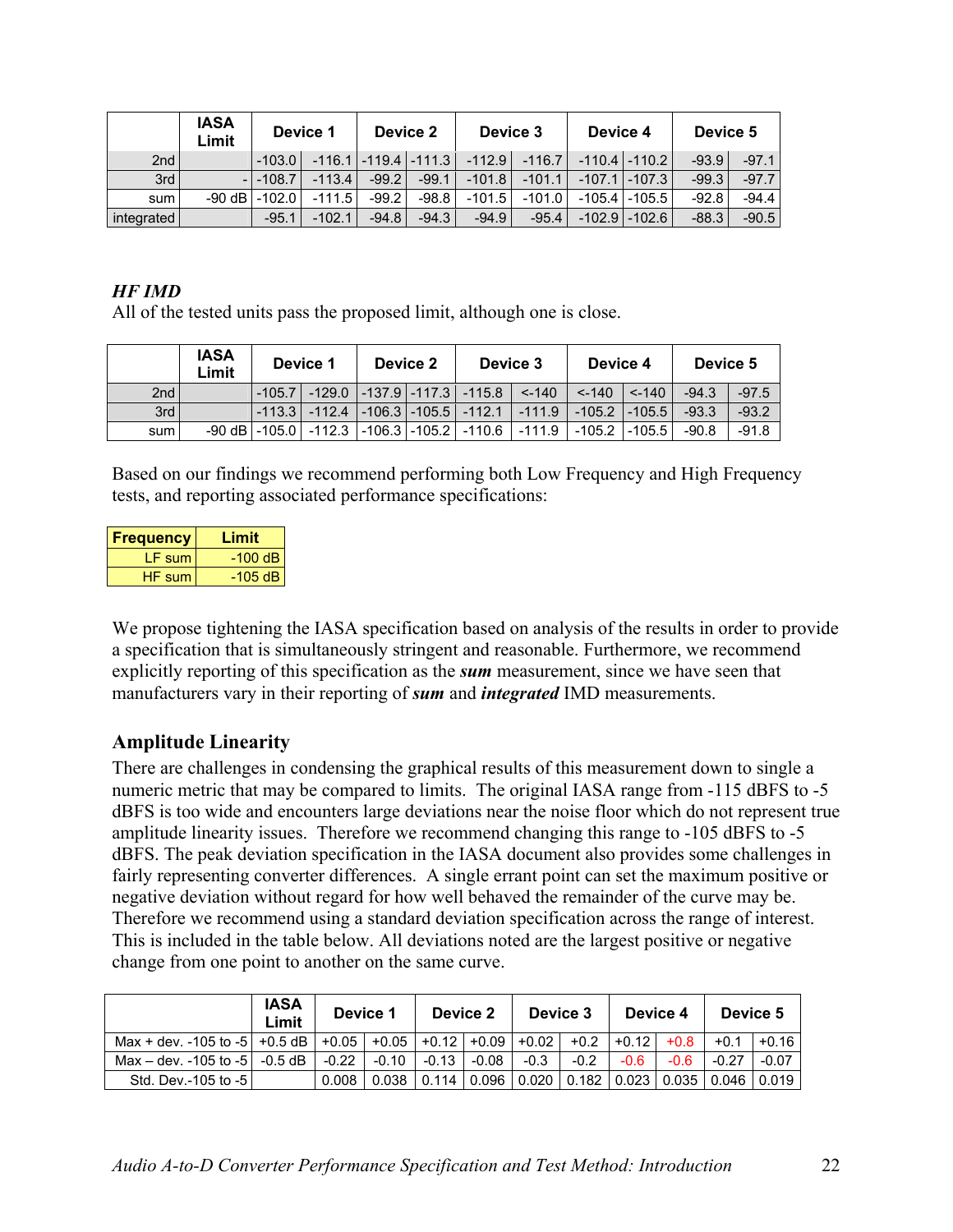Based on our findings and the discussion above we recommend the following specifications:



As discussed above, a change to analyzing and reporting standard deviation is recommended. The limit was selected based on analysis of the results and selecting a reasonable point of delineation.

## **Spurious Aharmonic Signals**

|                 | IASA<br>Limit   | Device 1 |  | Device 2                                                                                                                                                | Device 3 |  | Device 4 | Device 5 |  |
|-----------------|-----------------|----------|--|---------------------------------------------------------------------------------------------------------------------------------------------------------|----------|--|----------|----------|--|
| 60/180/300 Hz l | $< -130$        |          |  | $\vert$ -100.1 $\vert$ -100.1 $\vert$ <-100 $\vert$ <-100 $\vert$ -129.7 $\vert$ -129.7 $\vert$ <-103 $\vert$ <-103 $\vert$ <-130 $\vert$ <-130 $\vert$ |          |  |          |          |  |
| 120/240 Hz      | $\le$ -130 $\,$ |          |  | $\vert$ -118.2   -118.2   <-100   <-100   -123.2   -123.2   <-103   <-103   <-129   <-129                                                               |          |  |          |          |  |

Based on our findings we recommend loosening the IASA specification as follows:

| <b>Frequency</b> | Limit |
|------------------|-------|
| $>$ 50Hz         | -100  |

The limit was set based on the results and establishing a more realistic specification.

## **Input Overload Behavior**

A proper numeric method of comparing overload behavior is still under development by AES committee SC-02-01. The converters tested all exhibited reasonable behavior when driven into overload. The measurement graphs are reproduced below.



*Audio A-to-D Converter Performance Specification and Test Method: Introduction* 23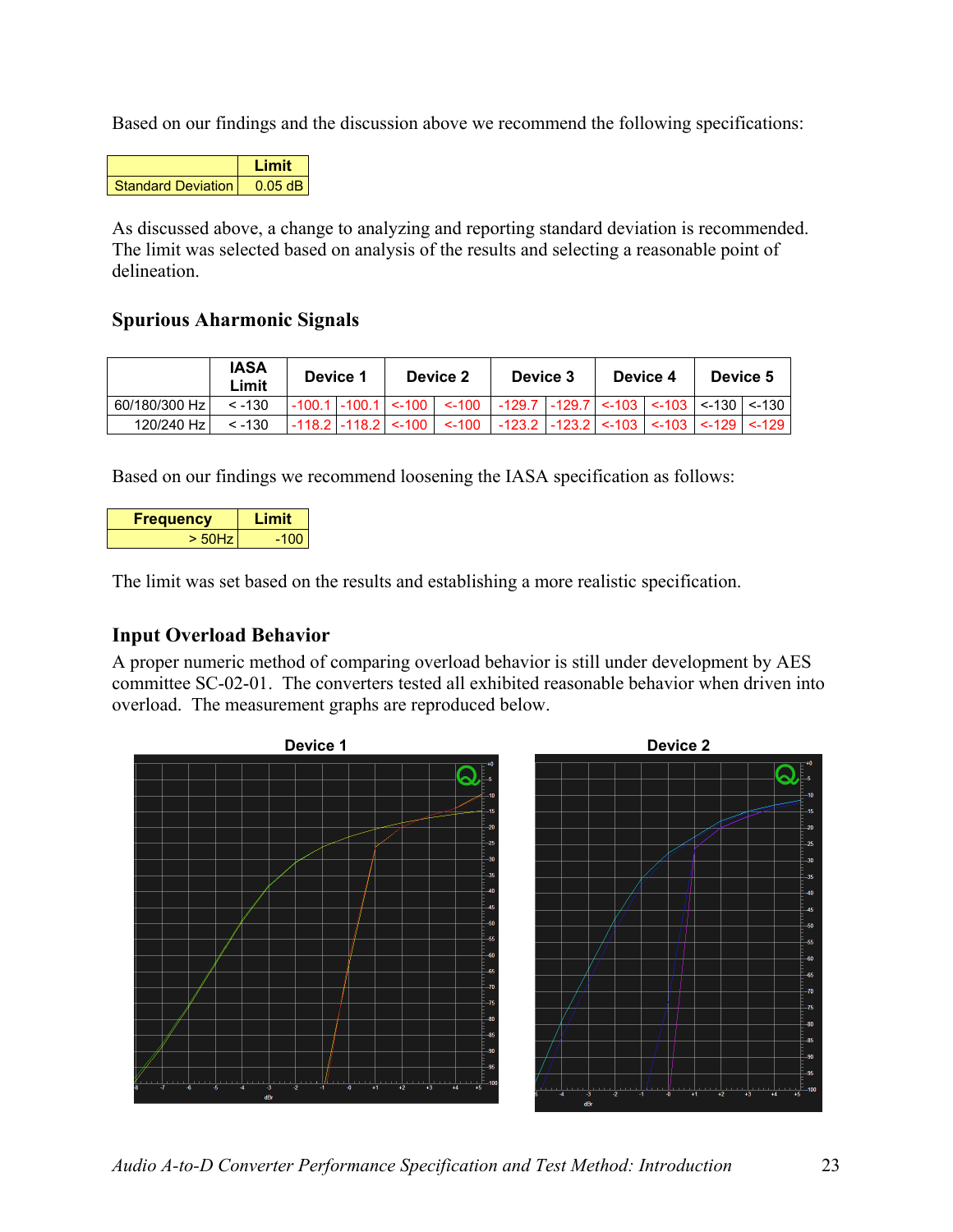

Two of the professional units offer a special clipping management (limiter) functionality that can be turned off; we made two input overload measurements for each of these units, with the function turned off and turned on. Where the graphs above show two sets of curves (Device  $1 \&$ 2), one was made with the limiter function engaged and one with it off. The gradual rise, smooth curve, trace is with the limiter engaged. The result is gradually increasing distortion as signals approach full scale instead of an abrupt rise as full scale is reached. Due to time limitations, the effect on other measurements was not examined, but it is anticipated that it would result in significant differences in distortion and linearity performance.

There is no recommendation at this time for inclusion of this test method or a performance specification.

## **Alias Suppression**

There is no specification for alias suppression in IASA TC-04. The results below identify the lowest frequency at which the alias component was equal to or greater in amplitude than all other alias components across the frequency range tested. Amplitude is expressed relative to the stimulus amplitude in dB.

| <b>SR</b> | Device 1 |       |          | Device 2 |                                 | Device 3 |                | Device 4 |                | Device 5 |  |
|-----------|----------|-------|----------|----------|---------------------------------|----------|----------------|----------|----------------|----------|--|
| 48 kHz    | 24 kHz l |       |          |          | -96   27.5 kHz   -73   26.0 kHz |          | -98 27.7 kHz l |          | -82 26.5 kHz l | -88 l    |  |
| 96 kHz l  | 24 kHz i | $-93$ | 63 kHz l | $-72$    | 51.9 kHz l                      |          | -98 63.8 kHz l | -80      | 53 kHz         | -89 I    |  |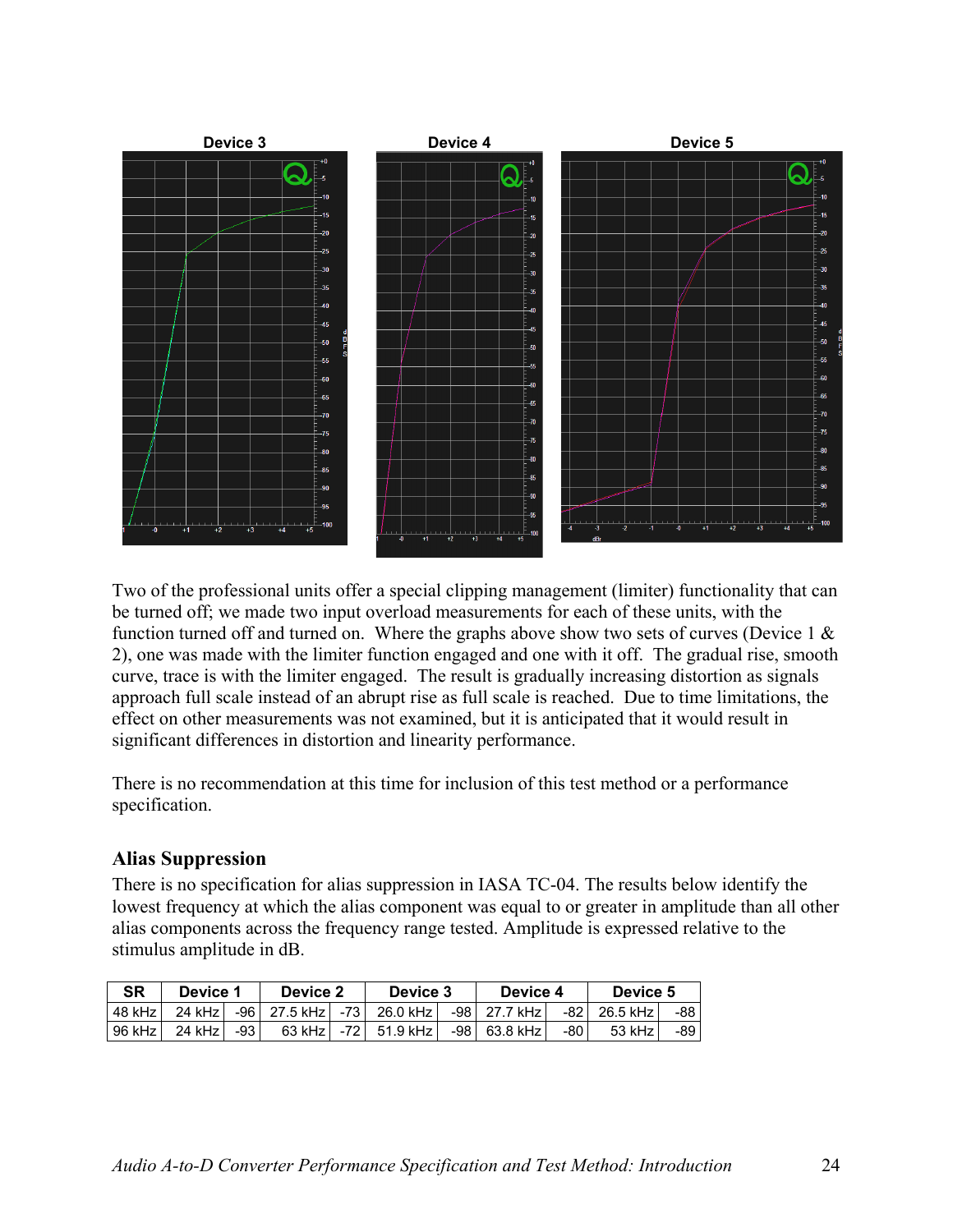Based on our findings we recommend the following specifications:

| SR     | Limit  |
|--------|--------|
| 48 kHz | -80 dB |
| 96 kHz | -80 dB |

The proposed limits are based on analysis of the results and a determination of what represented a stringent yet reasonable specification.

## **Sync Input Jitter Susceptibility**

There is no IASA performance specification for this parameter. Based on the implications for the common scenario of a converter referencing external synchronization, we believe that this metric is important. The jitter susceptibility of device 3 was extremely low, very near the limits of the measurement system. Not only was it highly resistant to jitter on its reference input but it introduced very little sideband noise on the test signal. Results are expressed as dBFS for each octave step.

12 kHz

| <b>Frequency</b> | Device 1 | Device 2 | Device 3 | Device 4 | Device 5 |
|------------------|----------|----------|----------|----------|----------|
| 8 kHz            | $-120.4$ | $-129.4$ | $-142.7$ | $-141.1$ | $-117.1$ |
| 4 kHz            | $-108.4$ | $-115.4$ | $-138.2$ | $-135.9$ | $-50.3$  |
| $2$ kHz          | $-94.1$  | $-101.7$ | $-137.7$ | $-133.7$ | $-44.0$  |
| 1 kHz            | $-79.6$  | $-86.3$  | $-122.5$ | $-122.9$ | $-99.3$  |
| 500 Hz           | $-63.5$  | $-75.3$  | $-125.4$ | $-108.7$ | $-93.3$  |
| 250 Hz           | $-55.4$  | $-69.6$  | $-117.5$ | $-90.7$  | $-87.4$  |
| 125 Hz           | $-56.7$  | $-63.3$  | $-118.3$ | $-70.5$  | $-81.1$  |
| 63 Hz            | $-56.3$  | $-59.6$  | $-118.3$ | $-63.2$  | $-75.0$  |

997 Hz

| <b>Frequency</b> | Device 1 | Device 2 | Device 3 | Device 4 | Device 5 |
|------------------|----------|----------|----------|----------|----------|
| 500 Hz           | $-100.2$ | -96.6    | $-138.2$ | $-129.2$ | $-114.3$ |
| 250 Hz           | $-76.2$  | $-87.0$  | $-139.5$ | $-111.6$ | $-108.4$ |
| $125$ Hz         | $-77.3$  | $-80.0$  | $-132.5$ | $-92.2$  | $-102.5$ |
| 63 Hz            | $-77.9$  | -76.3    | $-122.1$ | $-84.8$  | $-96.7$  |

Based on our findings, we recommend the following specifications:

12 kHz

| <b>Frequency</b> | Limit     |
|------------------|-----------|
| 8 kHz            | $-130$ dB |
| 4 kHz            | $-120$ dB |
| $2$ kHz          | $-120$ dB |
| 1 kHz            | $-120dB$  |
| 500 Hz           | $-100$ dB |
| <b>250 Hz</b>    | $-90$ dB  |
| <b>125 Hz</b>    | $-70dB$   |
| 63 Hz            | $-60$ dB  |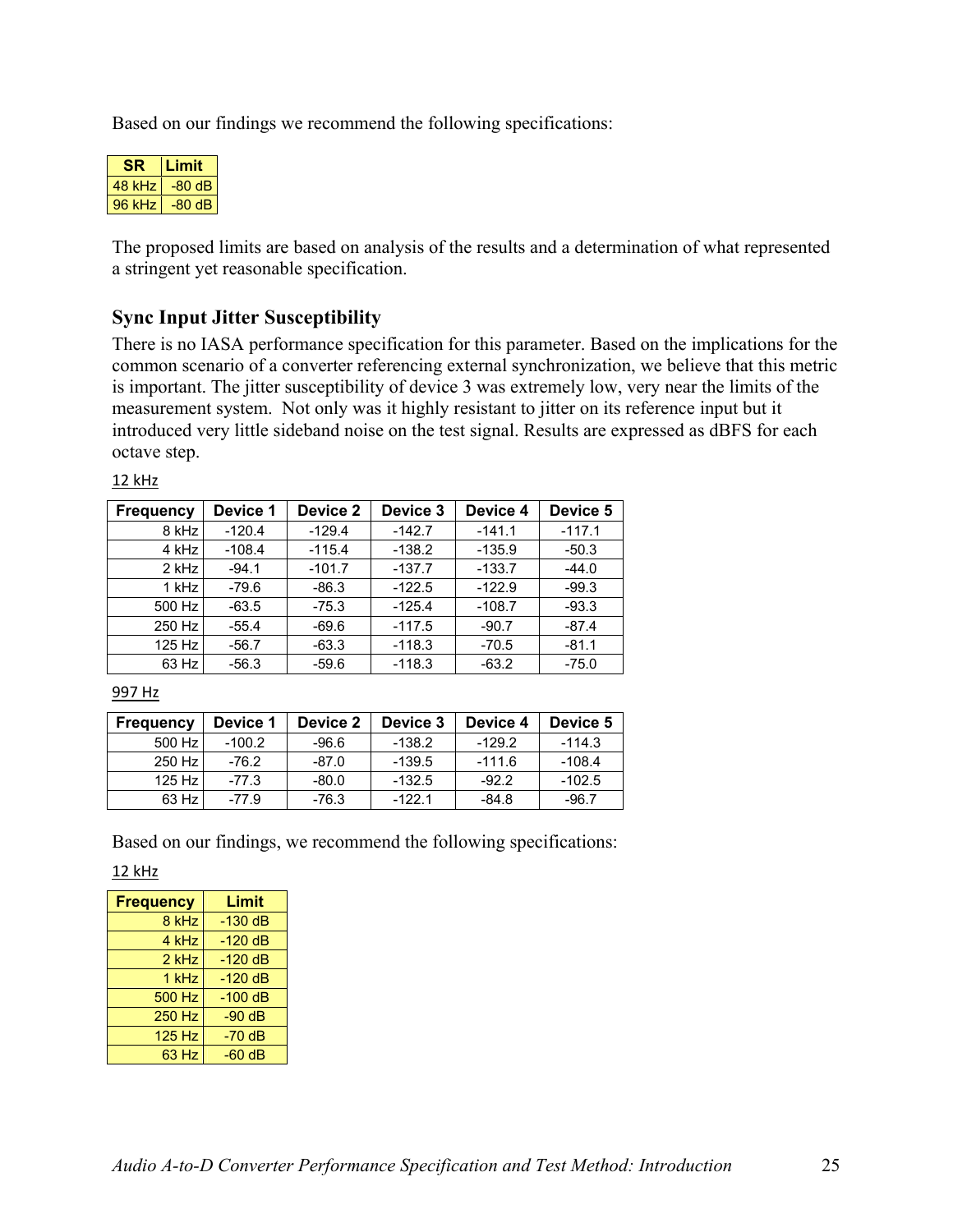997 Hz

| <b>Frequency</b> | Limit     |
|------------------|-----------|
| 500 Hz           | $-110$ dB |
| 250 Hz           | -100 dB   |
| 125 Hz           | $-90$ dB  |
| 63 Hz            | $-80$ dB  |

The referenced frequencies are implicit in the test method. The limits are based on analysis of the results and a determination of what was both stringent and reasonable.

#### **Jitter Transfer Gain**

This specification is a variation on IASA's *Jitter* performance specification. This test assesses *jitter gain* as a result of jitter referenced against the jitter at the sync input. The addition of this reference point provides a meaningful look into the implications to the audio signal. Measuring interface jitter alone does not give an indication of the impact to audio performance. Interface jitter and sampling jitter are two distinct metrics and measuring the former does not provide a direct link to assessing the latter.



*Audio A-to-D Converter Performance Specification and Test Method: Introduction* 26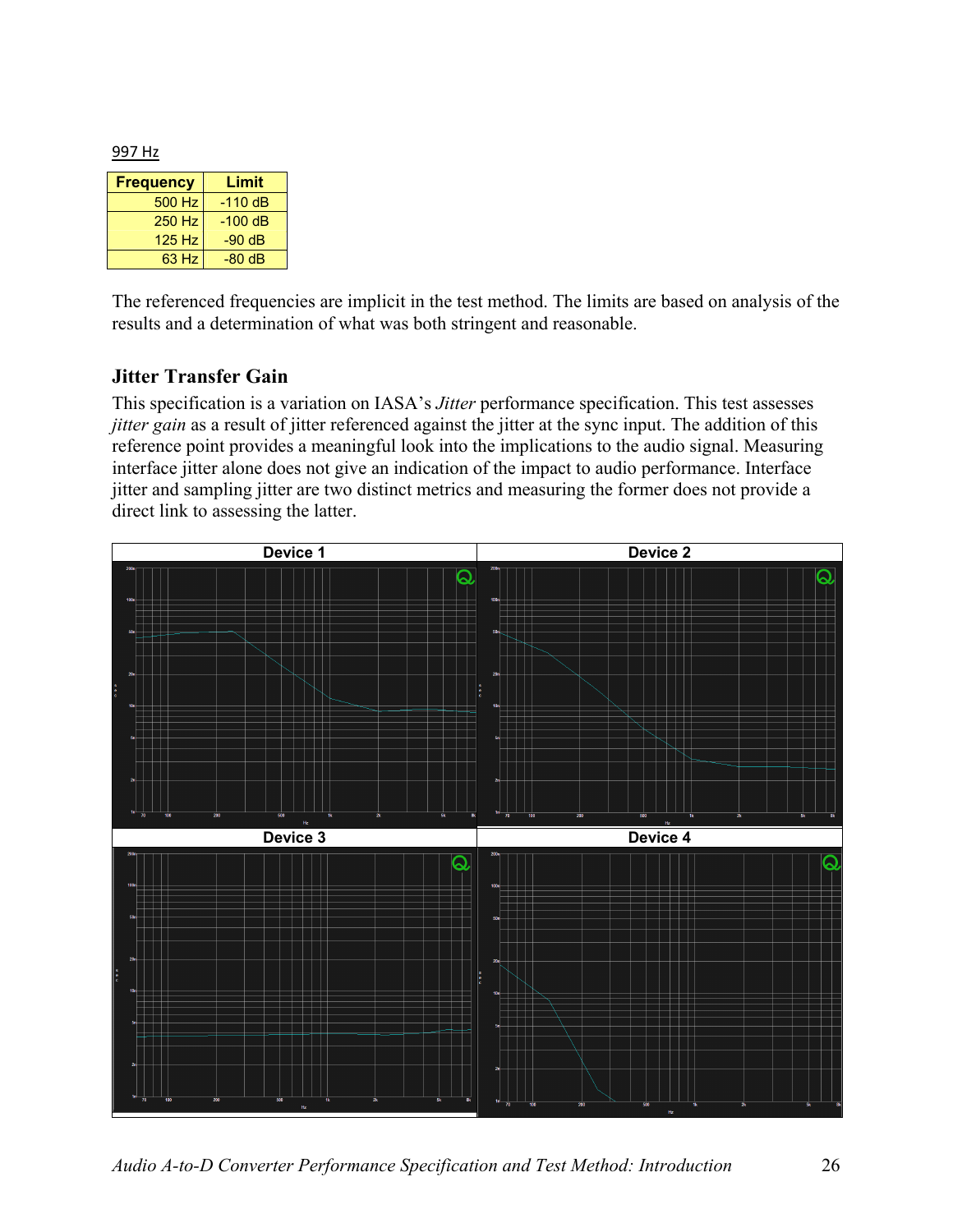|                             |      | Device 5 |   |  |  |
|-----------------------------|------|----------|---|--|--|
| 200 <sub>n</sub><br>100n    | - 11 |          | − |  |  |
| 60t                         |      |          |   |  |  |
| 20n<br>$\frac{8}{6}$<br>10n | . .  |          |   |  |  |
| Кn                          |      |          |   |  |  |
| 2n                          |      |          |   |  |  |

Based on our findings we recommend the following specifications:

| Limit        |  |
|--------------|--|
| $<$ 20ns p-p |  |

The limit was chosen based on assessing the range found within the results and making a determination of what was simultaneously stringent yet reasonable.

## **Sync Input Lock Range**

|         | <b>IASA</b><br>∟imit | Device 1 |          | Device 2 |          | Device 3  |                          | Device 4 |                    | Device 5 |                       |
|---------|----------------------|----------|----------|----------|----------|-----------|--------------------------|----------|--------------------|----------|-----------------------|
| ∟ock    | 2%                   | $< -1\%$ | $> +1\%$ | $< -1\%$ |          |           | >+1%   -0.016%   +0.014% | $< -1\%$ | $\rightarrow +1\%$ |          | $\leq$ -1% $\geq$ +1% |
| Acquire | 2%                   | $< -1\%$ | $> +1\%$ | $< -1\%$ | $> +1\%$ | $-0.012%$ | +0.009%                  | $< -1\%$ | $> +1\%$           | $< -1\%$ | $> +1\%$              |

The tradeoff between jitter rejection and Sync Input Lock Range showed dramatically. However, monitoring THD+N and Spurious Aharmonic Signals demonstrated that all units performed as well when operating at the limits of their lock range as they did when locked to a nominally correct signal. In addition to this, 2% tolerance is much wider than necessary and represents locking to a grossly inaccurate reference. There is very little practical application that justifies such a wide tolerance. Furthermore, there is a direct tradeoff with jitter rejection as evidenced by the excellent rejection performance of device #3 compared to all the other units. The lack of practical application and the implicit worsening of jitter rejection does not justify specifying a wider lock range. Based on our findings, we recommend omitting this test method and performance specification.

## **Field Test Summary and Conclusions**

The preceding summary of the findings of our field test clearly supports the need for the performance testing of ADCs. As noted earlier, in terms of testing ADC devices, this field test was not statistically valid; the test was not run on multiple instances of a given ADC. Nevertheless, it is worth noting that in this group of five, two were very good performers, two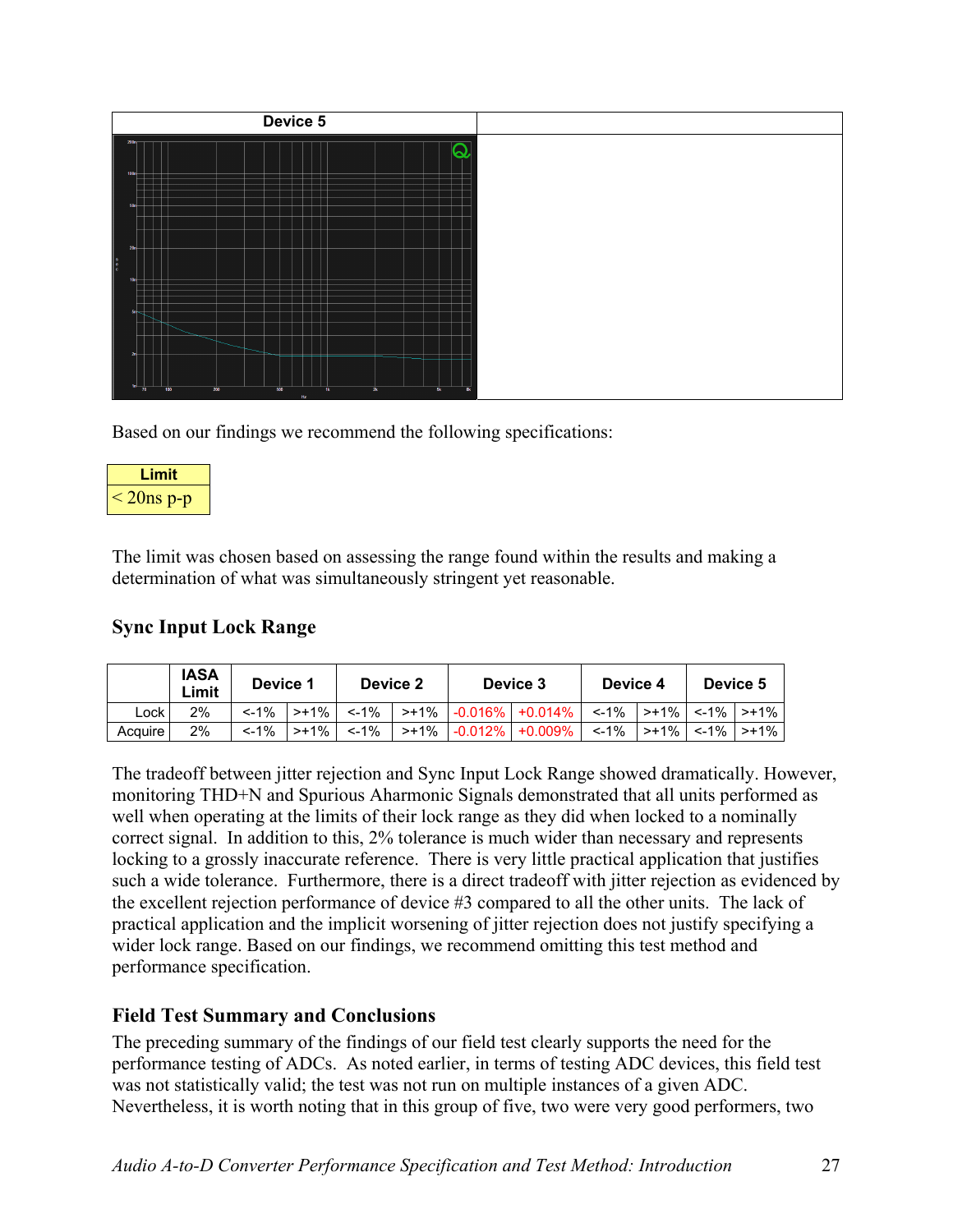were in the middle, and one was noticeably worse. The devices tend to excel and fall short on different performance facets, no doubt revealing the design tradeoffs that face all manufacturers.

The findings of this field test, as well those developed during the analysis that preceded it, as summarized in part I of this document, have led the FADGI Audio-Visual Working Group to recommend some adjustments to the IASA Performance Specifications and the associated test methods. The final approved recommendation is provided in the August 2012 *Guideline for Audio Analog-to-Digital Converter Performance Specification and Test Method.12*

As part of this process, there was a public comment period from February to July 2012 during which feedback was requested and received.<sup>13</sup> In some cases, these comments informed the edits in this finalized version of the report and the changes made will obscure the original references. In other cases, the comments received will inform next steps and future work. A debt of gratitude is owed to those who took the time to review and provide valuable feedback on this report and the associated guideline.

visual/documents/Comment\_summary\_20120712.pdf and http://www.digitizationguidelines.gov/audio-visual/documents/Comment\_summary\_20120621.pdf.

 $\overline{a}$ <sup>12</sup> http://www.digitizationguidelines.gov/audio-visual/documents/A2D\_performGuide\_2012005xx.pdf  $\overline{13}$  A summary of the comments is provided at http://www.digitizationguidelines.gov/audio-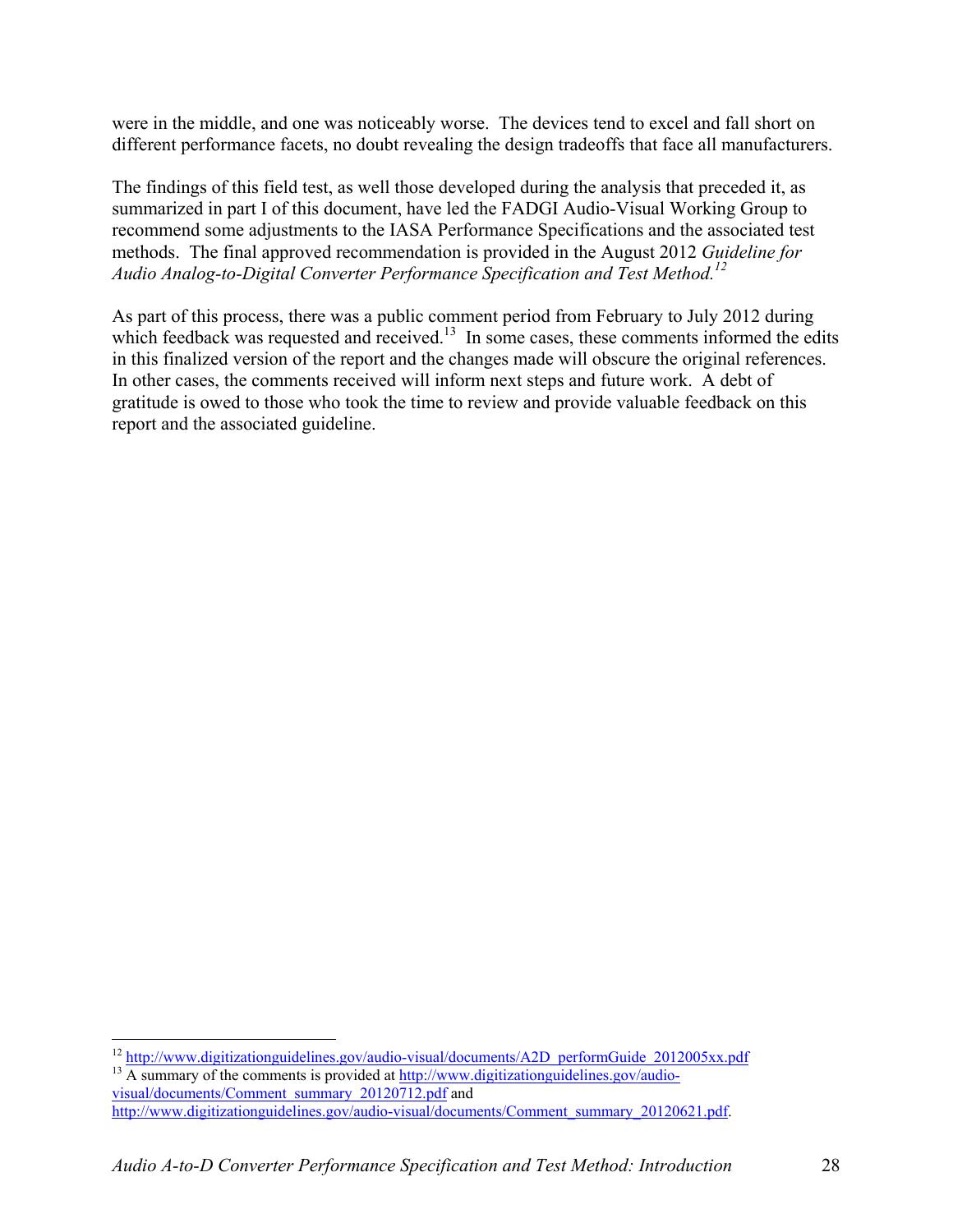# **Appendix: Comparison to IASA TC-04**

 IASA's TC 0414 serves as a critical benchmark and starting point for the FADGI guideline. It is a familiar source to virtually every worker in the field of audio preservation. The FADGI guideline recommends some adjustments to the TC-04 metrics but the importance of the IASA document is acknowledged by this appendix, offering a side-by-side presentation of both sets of recommendations in order to facilitate comparison.

| <b>Test Name</b>          | <b>Frequency Response</b>                                                                                                              |                  |              |                                                                                                                                                                                                                                                                                                                                                                                                                                                                                                                                       |  |  |  |
|---------------------------|----------------------------------------------------------------------------------------------------------------------------------------|------------------|--------------|---------------------------------------------------------------------------------------------------------------------------------------------------------------------------------------------------------------------------------------------------------------------------------------------------------------------------------------------------------------------------------------------------------------------------------------------------------------------------------------------------------------------------------------|--|--|--|
| <b>Test Method</b>        | According to AES-17: Frequency response shall be measured at $-20$<br>dBFS with a sinewave whose frequency varies from 10 Hz to 50 kHz |                  |              |                                                                                                                                                                                                                                                                                                                                                                                                                                                                                                                                       |  |  |  |
|                           | in steps no larger than 10 per octave.                                                                                                 |                  |              |                                                                                                                                                                                                                                                                                                                                                                                                                                                                                                                                       |  |  |  |
| Performance               | <b>Sample Rate</b>                                                                                                                     | <b>Frequency</b> | Limit        |                                                                                                                                                                                                                                                                                                                                                                                                                                                                                                                                       |  |  |  |
| Specification             | 48kHz                                                                                                                                  | $20 - 20k$ Hz    | $+/- 0.1$ dB |                                                                                                                                                                                                                                                                                                                                                                                                                                                                                                                                       |  |  |  |
|                           | 96kHz                                                                                                                                  | $20 - 20k$ Hz    | $+/- 0.1$ dB |                                                                                                                                                                                                                                                                                                                                                                                                                                                                                                                                       |  |  |  |
|                           | 96kHz                                                                                                                                  | 20k - 40k Hz     | $+/- 0.5$ dB |                                                                                                                                                                                                                                                                                                                                                                                                                                                                                                                                       |  |  |  |
| <b>IASA</b> Specification | 20 Hz to 20 kHz. For an A/D sampling frequency of 96 kHz, the<br>$FS$ ).                                                               |                  |              | Frequency Response: For an A/D sampling frequency of 48 kHz, the<br>measured frequency response will be better than $\pm$ 0.1 dB for the range<br>measured frequency response will be better than $\pm$ 0.1 dB for the range<br>20Hz to 20 kHz, and $\pm$ 0.3 dB for the range 20 kHz to 40 kHz. For an<br>A/D sampling frequency of 192 kHz, the frequency response will be<br>better than $\pm$ 0.1 dB for the range 20Hz to 20 kHz, and $\pm$ 0.3 dB from<br>20 kHz to 50 kHz (reference audio signal = $997$ Hz, amplitude -20 dB |  |  |  |

| <b>Test Name</b>             | <b>Total Harmonic Distortion + Noise (THD+N)</b>                                                                                                                                                                                                                                                                                                                                                                                                                                                                         |             |        |  |  |  |  |  |
|------------------------------|--------------------------------------------------------------------------------------------------------------------------------------------------------------------------------------------------------------------------------------------------------------------------------------------------------------------------------------------------------------------------------------------------------------------------------------------------------------------------------------------------------------------------|-------------|--------|--|--|--|--|--|
| Test Method                  | Based on AES-17: The EUT shall be stimulated with a low distortion<br>sine wave. The test signal present in the output shall be removed with a<br>notch filter and bandwidth limited from 20 Hz to 20 kHz. The RMS<br>amplitude is reported as a ratio to the RMS amplitude of the unfiltered<br>signal. The measurement should be performed at the following<br>amplitude and frequency combinations: -1.0 dBFS at 41 Hz, 997 Hz<br>and 6597 Hz, -10 dBFS at 997 Hz, and -20 dBFS at 997 Hz, and -60<br>dBFS at 997 Hz. |             |        |  |  |  |  |  |
| Performance<br>Specification | Limit<br>Level<br>Freg<br>(unweighted)                                                                                                                                                                                                                                                                                                                                                                                                                                                                                   |             |        |  |  |  |  |  |
|                              | Hz                                                                                                                                                                                                                                                                                                                                                                                                                                                                                                                       | <b>dBFS</b> |        |  |  |  |  |  |
|                              | 41                                                                                                                                                                                                                                                                                                                                                                                                                                                                                                                       | -1          | $-100$ |  |  |  |  |  |
|                              | 997<br>$-100$<br>-1                                                                                                                                                                                                                                                                                                                                                                                                                                                                                                      |             |        |  |  |  |  |  |
|                              | $-100$<br>6597<br>-1                                                                                                                                                                                                                                                                                                                                                                                                                                                                                                     |             |        |  |  |  |  |  |
|                              | 997                                                                                                                                                                                                                                                                                                                                                                                                                                                                                                                      | $-10$       | $-100$ |  |  |  |  |  |
|                              | 997                                                                                                                                                                                                                                                                                                                                                                                                                                                                                                                      | $-20$       | -90    |  |  |  |  |  |
|                              | 997                                                                                                                                                                                                                                                                                                                                                                                                                                                                                                                      | -60         | -50    |  |  |  |  |  |

<sup>&</sup>lt;sup>14</sup> International Association of Sound and Audiovisual Archives (IASA) Technical Committee. *TC 04: Guidelines on the Production and Preservation of Digital Audio Objects*, ed. by Kevin Bradley. Second edition 2009. Available from www.iasa-web.org/tc04/audio-preservation.

 $\overline{a}$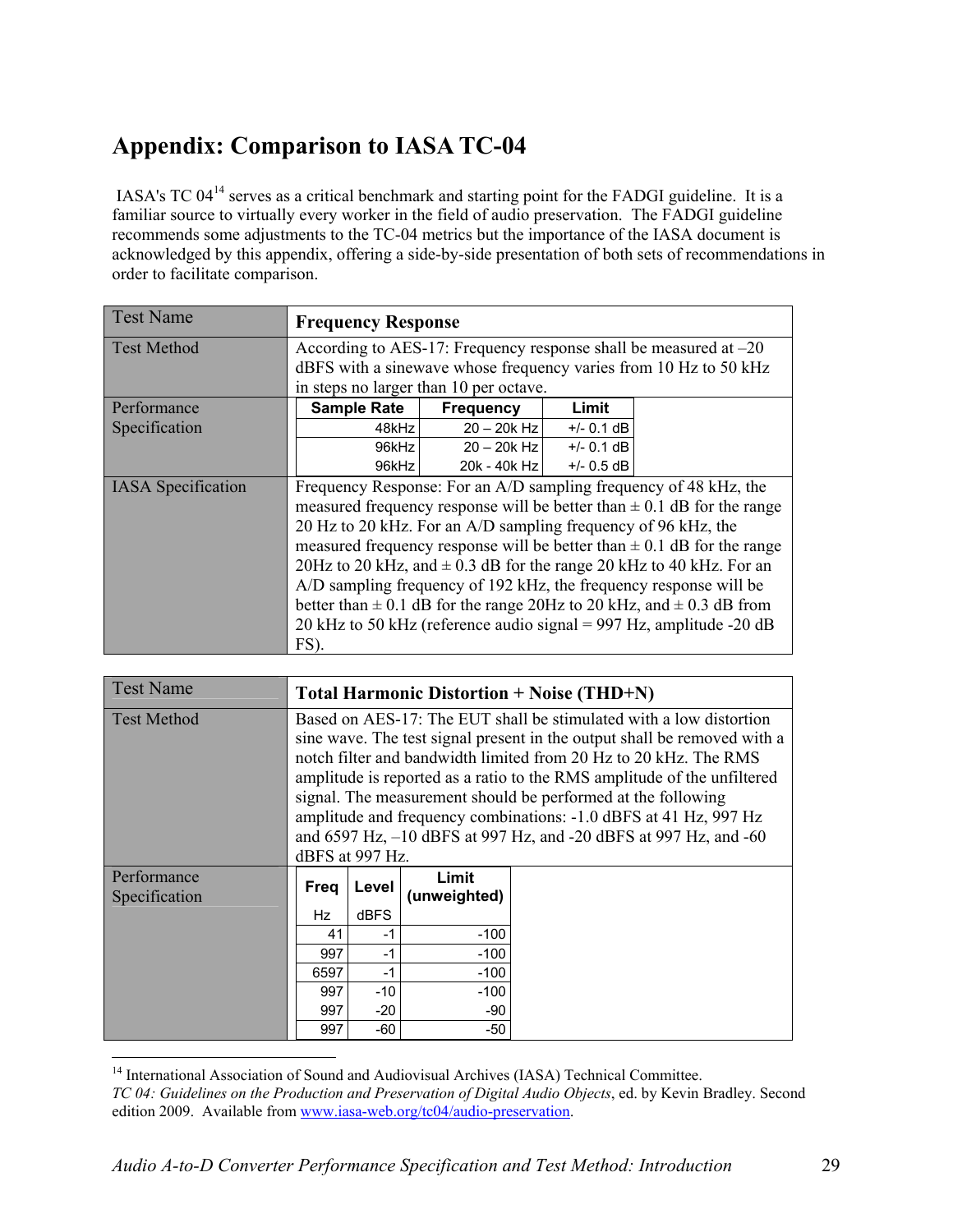| <b>IASA</b> Specification | Total Harmonic Distortion + Noise (THD+N): With signal 997 Hz at   |
|---------------------------|--------------------------------------------------------------------|
|                           | -1 dB FS, the A/D converter THD+N will be less than -105 dB        |
|                           | unweighted, -107 dB A-weighted, 20 Hz to 20 kHz bandwidth limited. |
|                           | With signal 997 Hz at -20 dB FS, the A/D converter THD+N will be   |
|                           | less than -95 dB unweighted, -97 dB A-weighted, 20 Hz to 20 kHz    |
|                           | bandwidth limited.                                                 |

| <b>Test Name</b>          | <b>Dynamic Range (Signal to Noise)</b>                                   |  |  |  |  |  |  |
|---------------------------|--------------------------------------------------------------------------|--|--|--|--|--|--|
| <b>Test Method</b>        | Based on AES-17: The measurement is the ratio of the full-scale          |  |  |  |  |  |  |
|                           | amplitude to the weighted r.m.s. noise and distortion, expressed in dB,  |  |  |  |  |  |  |
|                           | in the presence of signal. It includes all harmonic, inharmonic, and     |  |  |  |  |  |  |
|                           | noise components. The test signal shall be a 997-Hz sine wave            |  |  |  |  |  |  |
|                           | producing – 60 dBFS at the EUT output. Any 997-Hz test signal            |  |  |  |  |  |  |
|                           | present in the output is removed by means of a standard notch filter.    |  |  |  |  |  |  |
|                           | The remaining noise is filtered with an A weighting filter limited to 20 |  |  |  |  |  |  |
|                           | kHz. The results shall be reported as unweighted and A-weighted in       |  |  |  |  |  |  |
|                           | dBFS.                                                                    |  |  |  |  |  |  |
| Performance               | Weighting<br>Limit                                                       |  |  |  |  |  |  |
| Specification             | Unweighted<br>$-110$ dB                                                  |  |  |  |  |  |  |
|                           | A weighted<br>$-112$ dB                                                  |  |  |  |  |  |  |
| <b>IASA</b> Specification | Dynamic Range (Signal to Noise): The A/D converter will have a           |  |  |  |  |  |  |
|                           | dynamic range of not less than 115 dB unweighted, 117 dB A-              |  |  |  |  |  |  |
|                           | weighted. (Measured as THD+N relative to 0 dB FS, bandwidth              |  |  |  |  |  |  |
|                           | limited 20 Hz to 20 kHz, stimulus signal 997 Hz at -60 dB FS).           |  |  |  |  |  |  |

| <b>Test Name</b>          | <b>Cross-Talk</b>                                                                                                                                                                                                                                                                                                                                                                                                                |       |  |  |  |  |  |
|---------------------------|----------------------------------------------------------------------------------------------------------------------------------------------------------------------------------------------------------------------------------------------------------------------------------------------------------------------------------------------------------------------------------------------------------------------------------|-------|--|--|--|--|--|
| <b>Test Method</b>        | One channel of the EUT is driven with a -1 dBFS sinewave and the<br>maximum amplitude of this frequency appearing in any other channel<br>is noted. The measurement is repeated for each input channel and the<br>maximum amplitude for all channels is determined. This amplitude,<br>expressed in dBFS, is increased by 1 dB and reported. The<br>measurement shall be performed at frequencies of 20 Hz, 1 kHz and 20<br>kHz. |       |  |  |  |  |  |
| Performance               | <b>Frequency</b>                                                                                                                                                                                                                                                                                                                                                                                                                 | Limit |  |  |  |  |  |
| Specification             | $-110$ dB<br>20 Hz                                                                                                                                                                                                                                                                                                                                                                                                               |       |  |  |  |  |  |
|                           | $-110$ dB<br>1k Hz                                                                                                                                                                                                                                                                                                                                                                                                               |       |  |  |  |  |  |
|                           | 20 k Hz<br>$-105$ dB                                                                                                                                                                                                                                                                                                                                                                                                             |       |  |  |  |  |  |
| <b>IASA</b> Specification | No equivalent specification                                                                                                                                                                                                                                                                                                                                                                                                      |       |  |  |  |  |  |

| <b>Test Name</b>   | <b>Common-Mode Rejection Ratio (CMRR)</b>                                                                                                                                                                                                                                                                                                                                                                                                                                                                                                                                |
|--------------------|--------------------------------------------------------------------------------------------------------------------------------------------------------------------------------------------------------------------------------------------------------------------------------------------------------------------------------------------------------------------------------------------------------------------------------------------------------------------------------------------------------------------------------------------------------------------------|
| <b>Test Method</b> | The input shall be driven from a sinewave generator whose output<br>impedance is less than 100 Ohms. The amplitude is adjusted to<br>achieve -20 dBFS at the EUT output. The signal is removed, and the<br>generator reconnected between the chassis ground and one side of the<br>input. A 600 Ohm resistor is connected between this point and the<br>other side of the input. If the input is asymmetrical, the generator<br>should be connected to the low side and the resistor to the high side.<br>The output should be measured through a bandpass filter at the |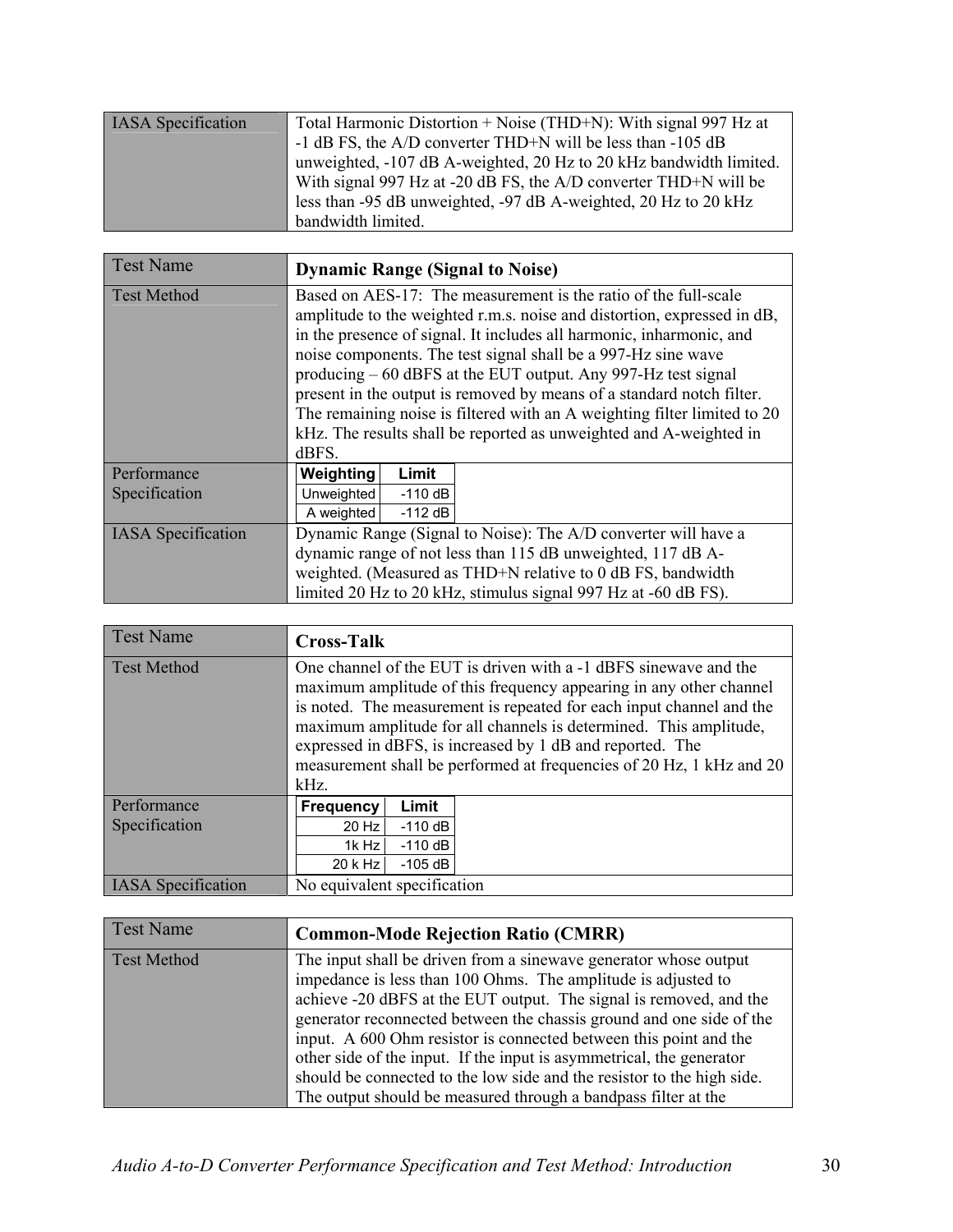|                           | sinewave frequency. The resulting RMS value, measured in dBFS, is<br>increased by 20 dB and reported as a dB (not dBFS) value. The<br>measurement should be performed at 60 Hz, 1 kHz and 20 kHz. |       |  |  |  |  |  |  |
|---------------------------|---------------------------------------------------------------------------------------------------------------------------------------------------------------------------------------------------|-------|--|--|--|--|--|--|
| Performance               | <b>Frequency</b><br>Limit                                                                                                                                                                         |       |  |  |  |  |  |  |
| Specification             | 60 Hz                                                                                                                                                                                             | 70 dB |  |  |  |  |  |  |
|                           | 1k Hz<br>70 dB                                                                                                                                                                                    |       |  |  |  |  |  |  |
|                           | 20 k Hz<br>50dB                                                                                                                                                                                   |       |  |  |  |  |  |  |
| <b>IASA</b> Specification | No equivalent specification                                                                                                                                                                       |       |  |  |  |  |  |  |

| <b>Test Name</b>          |                                                                       |           | <b>Low Frequency Intermodulation Distortion (LF IMD)</b>         |
|---------------------------|-----------------------------------------------------------------------|-----------|------------------------------------------------------------------|
| <b>Test Method</b>        | Based on AES-17: IM measurements shall be performed with a twin       |           |                                                                  |
|                           | tone signal with a peak amplitude of -1.0 dBFS. The lrms sum of       |           |                                                                  |
|                           | second- and third-order difference frequency components in the output |           |                                                                  |
|                           | are measured and reported in dBFS.                                    |           |                                                                  |
|                           | The test frequencies shall be 41 Hz and 7993 Hz in a 4:1 amplitude    |           |                                                                  |
|                           | ratio.                                                                |           |                                                                  |
| Performance               | <b>Frequency</b>                                                      | Limit     |                                                                  |
| Specification             | LF sum                                                                | $-100$ dB |                                                                  |
| <b>IASA</b> Specification |                                                                       |           | Intermodulation Distortion (IMD): The A/D converter IMD will not |
|                           | exceed -90 dB. (AES17/SMPTE/DIN twin-tone test sequences,             |           |                                                                  |
|                           | combined tones equivalent to a single sine wave at full scale         |           |                                                                  |
|                           | amplitude).                                                           |           |                                                                  |

| <b>Test Name</b>          |                                                                                                                                                                                                                                                                                                                                   |           | <b>High Frequency Intermodulation Distortion (HF IMD)</b>                                                                                                                                      |
|---------------------------|-----------------------------------------------------------------------------------------------------------------------------------------------------------------------------------------------------------------------------------------------------------------------------------------------------------------------------------|-----------|------------------------------------------------------------------------------------------------------------------------------------------------------------------------------------------------|
| Test Method               | Based on AES-17: IM measurements shall be performed with a twin<br>tone signal with a peak amplitude of -1.0 dBFS. The lrms sum of<br>second- and third-order difference frequency components in the output<br>are measured and reported in dBFS.<br>The test frequencies shall be 20 kHz and 18 kHz in a 1:1 amplitude<br>ratio. |           |                                                                                                                                                                                                |
| Performance               | <b>Frequency</b>                                                                                                                                                                                                                                                                                                                  | Limit     |                                                                                                                                                                                                |
| Specification             | $HF$ sum                                                                                                                                                                                                                                                                                                                          | $-105$ dB |                                                                                                                                                                                                |
| <b>IASA</b> Specification | amplitude).                                                                                                                                                                                                                                                                                                                       |           | Intermodulation Distortion (IMD): The A/D converter IMD will not<br>exceed -90 dB. (AES17/SMPTE/DIN twin-tone test sequences,<br>combined tones equivalent to a single sine wave at full scale |

| <b>Test Name</b>          | <b>Amplitude Linearity</b> |           |                                                                                                                                         |
|---------------------------|----------------------------|-----------|-----------------------------------------------------------------------------------------------------------------------------------------|
| <b>Test Method</b>        | value in dB.               |           | Based on AES-17: Level-dependent logarithmic gain is measured at<br>997 Hz from -5 dBFS to -105 dBFS and reported as standard deviation |
| Performance               |                            | Limit     |                                                                                                                                         |
| Specification             | <b>Standard Deviation</b>  | $0.05$ dB |                                                                                                                                         |
| <b>IASA</b> Specification |                            |           | Amplitude Linearity: The A/D converter will exhibit amplitude gain                                                                      |
|                           |                            |           | linearity of $\pm$ 0.5 dB within the range -120 dB FS to 0 dB FS. (997 Hz                                                               |
|                           | sinusoidal stimuli).       |           |                                                                                                                                         |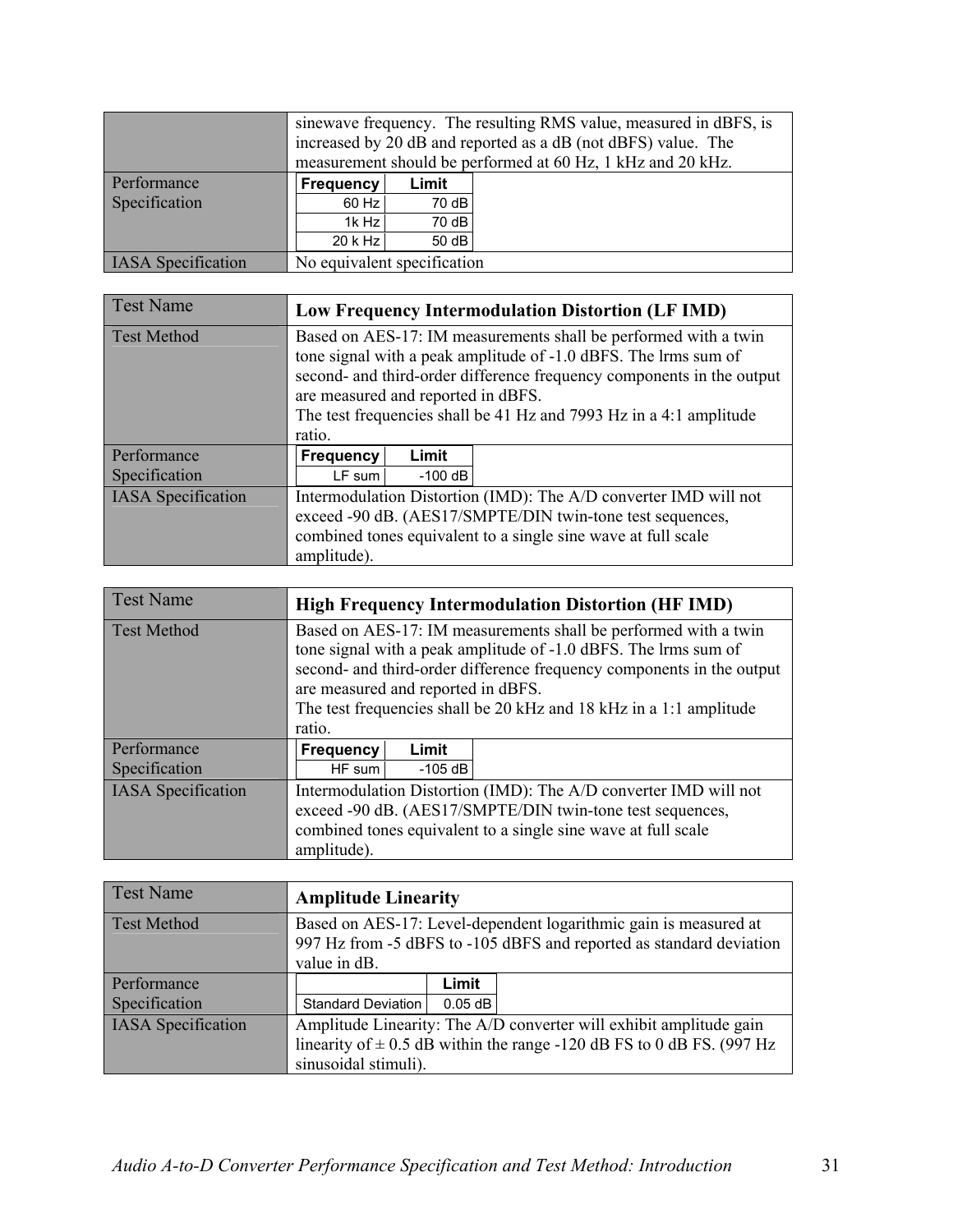| <b>Test Name</b>          | <b>Spurious Aharmonic Signals</b>                                                                                                          |  |
|---------------------------|--------------------------------------------------------------------------------------------------------------------------------------------|--|
| <b>Test Method</b>        | A 997 Hz sinewave shall be applied at -1 dBFS. The output spectrum                                                                         |  |
|                           | shall be measued with an 32,768 point FFT. The largest inharmonic                                                                          |  |
| Performance               | component is reported in dBFS.                                                                                                             |  |
| Specification             | <b>Frequency</b><br>Limit<br>$>$ 50Hz<br>$-100$                                                                                            |  |
| <b>IASA</b> Specification | Spurious Aharmonic Signals: Better than -130 dB FS with stimulus                                                                           |  |
|                           | signal 997 Hz at -1 dBFS                                                                                                                   |  |
| <b>Test Name</b>          | <b>Alias Rejection</b>                                                                                                                     |  |
| <b>Test Method</b>        | Based on AES-17 and IEC 61606-3: The device is stimulated with a                                                                           |  |
|                           | variable frequency sine wave at -10 dBFS. Beginning at half the                                                                            |  |
|                           | sample rate, the frequency is continuously increased until it reaches<br>200 kHz. For a 48 kHz sample rate, the frequency is swept from 24 |  |
|                           | kHz to 200 kHz. For a 96 kHz sample rate, the frequency is swept                                                                           |  |
|                           | from 48 kHz to 200 kHz. The rms amplitude at the converter output,                                                                         |  |
|                           | increased by 10 dB, is graphed. Results are reported as the lowest                                                                         |  |
|                           | frequency at which the alias component was equal to or greater in                                                                          |  |
|                           | amplitude than all other alias components across the frequency range                                                                       |  |
|                           | tested. Amplitude is expressed relative to the stimulus amplitude in dB.                                                                   |  |
| Performance               | <b>SR</b><br>Limit                                                                                                                         |  |
| Specification             | 48 kHz<br>-80<br>$-80$<br>96 kHz                                                                                                           |  |
| <b>IASA</b> Specification | No equivalent specification                                                                                                                |  |
|                           |                                                                                                                                            |  |
|                           |                                                                                                                                            |  |
| <b>Test Name</b>          | <b>Sync Input Jitter Susceptibility</b>                                                                                                    |  |
| <b>Test Method</b>        | Based on AES-17: The converter input is driven with a -3 dBFS low                                                                          |  |
|                           | distortion sinewave at 12 kHz. The reference input is driven with a                                                                        |  |
|                           | signal whose phase is jittered with a 40 ns p-p sine-wave whose                                                                            |  |
|                           | frequency varies from 62.5 Hz to 8 kHz in octave steps. The output                                                                         |  |
|                           | spectrum is measured at each step and the results overlaid. The                                                                            |  |
|                           | measurements are repeated with a 997 Hz input to the converter.<br>Results are expressed as dBFS for each octave step.                     |  |
| Performance               | 12 kHz                                                                                                                                     |  |
| Specification             | Limit<br><b>Frequency</b>                                                                                                                  |  |
|                           | 8 kHz<br>$-130$ dB                                                                                                                         |  |
|                           | $-120$ dB<br>4 kHz                                                                                                                         |  |
|                           | 2 kHz<br>$-120$ dB                                                                                                                         |  |
|                           | 1 kHz<br>$-120$ dB                                                                                                                         |  |
|                           | 500 Hz<br>$-100$ dB                                                                                                                        |  |
|                           | 250 Hz<br>$-90dB$<br>125 Hz<br>$-70dB$                                                                                                     |  |
|                           | 63 Hz<br>$-60$ dB                                                                                                                          |  |
|                           | 997 Hz                                                                                                                                     |  |
|                           | <b>Frequency</b><br>Limit                                                                                                                  |  |
|                           | $-110dB$<br>500 Hz                                                                                                                         |  |
|                           | $-100$ dB<br>250 Hz                                                                                                                        |  |
|                           | 125 Hz<br>$-90dB$<br>63 Hz<br>$-80$ dB                                                                                                     |  |